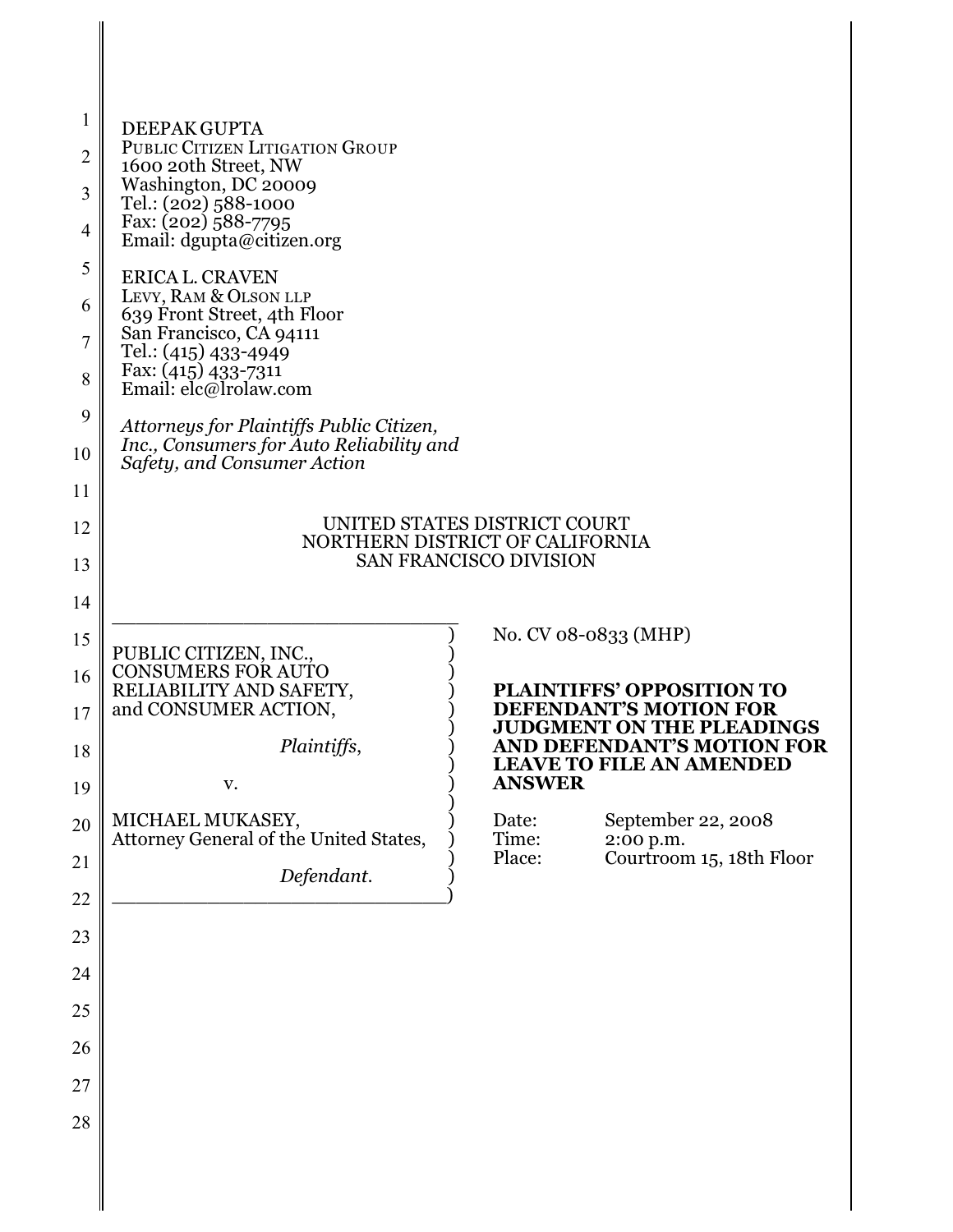| 1              | <b>TABLE OF CONTENTS</b>                                                                                                                    |                                                                       |  |
|----------------|---------------------------------------------------------------------------------------------------------------------------------------------|-----------------------------------------------------------------------|--|
| $\overline{2}$ |                                                                                                                                             |                                                                       |  |
| 3              |                                                                                                                                             |                                                                       |  |
| 4<br>5         | The Court Should Set Concrete Deadlines By Which the Government<br>I.                                                                       |                                                                       |  |
| 6              | II.                                                                                                                                         |                                                                       |  |
| 7              |                                                                                                                                             | Plaintiffs' Members Suffer Informational Injury.  8<br>A.             |  |
| 8              |                                                                                                                                             | Plaintiffs' Members Suffer An Increased Risk of Harm. 10<br><b>B.</b> |  |
| 9              | III.                                                                                                                                        | The Government's Statute-of-Limitations Defense Is Meritless.  13     |  |
| 10             | 17                                                                                                                                          |                                                                       |  |
| 11             |                                                                                                                                             |                                                                       |  |
| 12             |                                                                                                                                             |                                                                       |  |
| 13             |                                                                                                                                             |                                                                       |  |
| 14             |                                                                                                                                             |                                                                       |  |
| 15             |                                                                                                                                             |                                                                       |  |
| 16             |                                                                                                                                             |                                                                       |  |
| 17             |                                                                                                                                             |                                                                       |  |
| 18             |                                                                                                                                             |                                                                       |  |
| 19             |                                                                                                                                             |                                                                       |  |
| 20             |                                                                                                                                             |                                                                       |  |
| 21             |                                                                                                                                             |                                                                       |  |
| 22             |                                                                                                                                             |                                                                       |  |
| 23             |                                                                                                                                             |                                                                       |  |
| 24             |                                                                                                                                             |                                                                       |  |
| 25             |                                                                                                                                             |                                                                       |  |
| 26             |                                                                                                                                             |                                                                       |  |
| 27             |                                                                                                                                             |                                                                       |  |
| 28             | Public Citizen v. Mukasey, No. CV 08-0833 (MHP)<br>Plaintiffs' Opposition to Defendant's Motions for Judgment on the Pleadings and to Amend |                                                                       |  |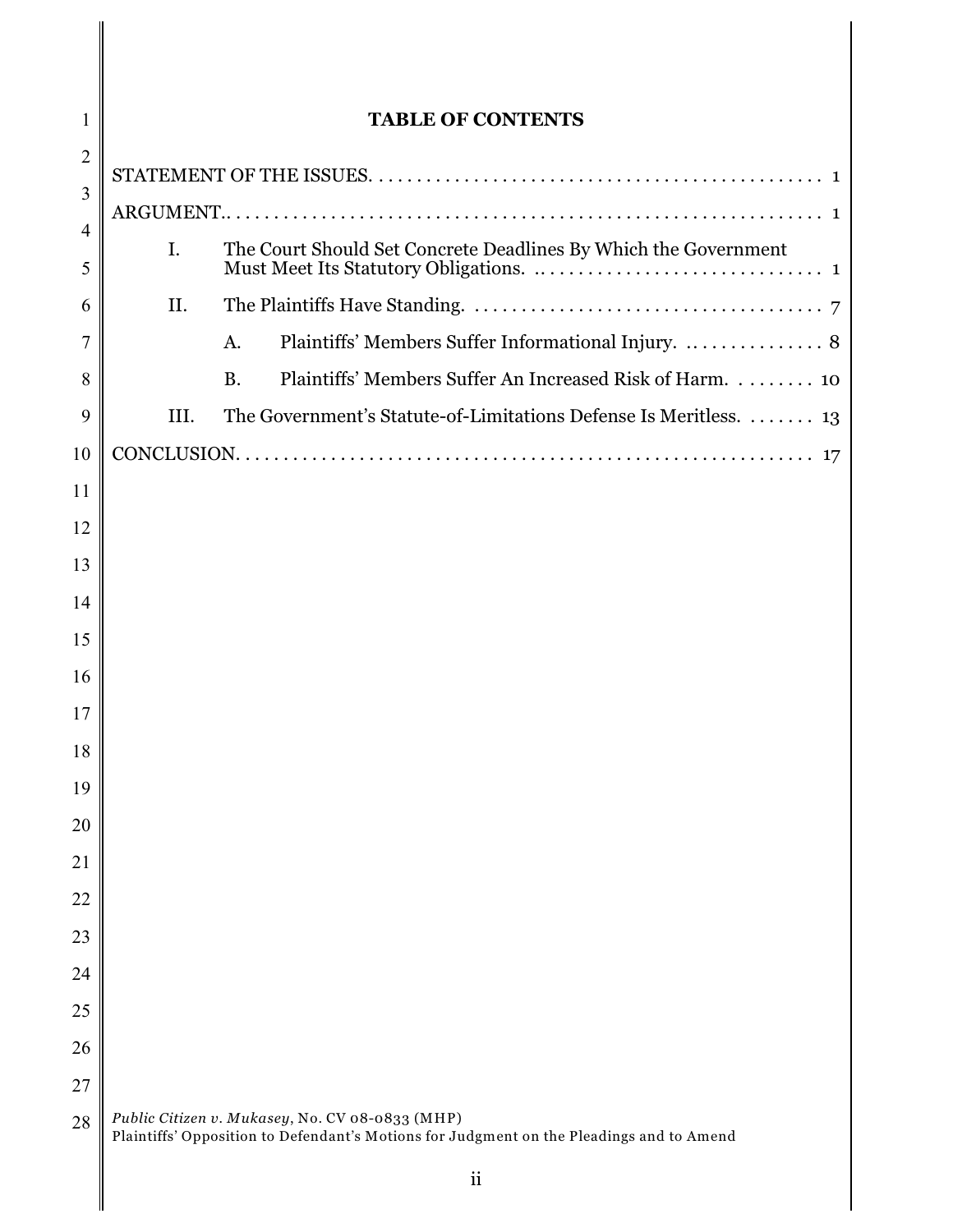|          | <b>TABLE OF AUTHORITIES</b>                                                                    |  |  |
|----------|------------------------------------------------------------------------------------------------|--|--|
| 2        | <b>Cases</b>                                                                                   |  |  |
| 3<br>4   | American Canoe Association, Inc. v. City of Louisa Water & Sewer Commission, 389               |  |  |
| 5        | American Canoe Association v. EPA, 30 F. Supp. 2d 908 (E.D. Va. 1998) $\dots \dots \dots$ 14   |  |  |
| 6        | In re American Federation of Government Employees, 790 F.2d 116 (D.C. Cir. 1986). 2            |  |  |
| 7        | American Insurance Association v. Selby, 624 F. Supp. 267 (D.D.C. 1985) $\dots \dots \dots$ 13 |  |  |
| 8        | Bensman v. U.S. Forest Service, 408 F.3d 945 (7th Cir. 2005) 9, 10                             |  |  |
| 9        | Biodiversity Legal Foundation v. Badgley, 309 F.3d 1166 (9th Cir. 2002) 2                      |  |  |
| 10       | Cedars-Sinai Medical Center v. Shalala, $125$ F.3d $765$ (9th Cir. 1997) 16                    |  |  |
| 11       | Central Delta Water Agency v. United States, 306 F.3d 938 (9th Cir. 2002) $\dots$ 10, 13       |  |  |
| 12       | Communities for a Better Environment v. EPA, 2008 WL 1994898 (N.D. Cal. 2008) 3                |  |  |
| 13       | Covington v. Jefferson County, 358 F.3d 626 (9th Cir. 2004)  12                                |  |  |
| 14       | Center for Auto Safety v. National Highway Traffic Safety Administration, 793 F.2d             |  |  |
| 15       | Center for Biological Diversity v. Brennan, 2007 WL 2408901 (N.D. Cal. 2007)  8, 10            |  |  |
| 16       | Dugong v. Rumsfeld, 2005 WL 522106 (N.D. Cal. 2006)  16                                        |  |  |
| 17       |                                                                                                |  |  |
| 18       |                                                                                                |  |  |
| 19       | Ecological Rights Found. v. Pacific Lumber Co., 230 F.3d 1141 (9th Cir. 2000)  10              |  |  |
| 20       | Environmental Defense Fund, Inc. v. Browner, 1995 WL 91324 (N.D. Cal. 1995) 4, 5               |  |  |
| 21<br>22 | Environmental Protection Information Center v. Pacific Lumber Co., 469 F. Supp. 2d             |  |  |
| 23       |                                                                                                |  |  |
| 24       |                                                                                                |  |  |
| 25       |                                                                                                |  |  |
| 26       |                                                                                                |  |  |
| 27       |                                                                                                |  |  |

28 *Public Citizen v. Mukasey*, No. CV 08-0833 (MHP) Plaintiffs' Opposition to Defendant's Motions for Judgment on the Pleadings and to Amend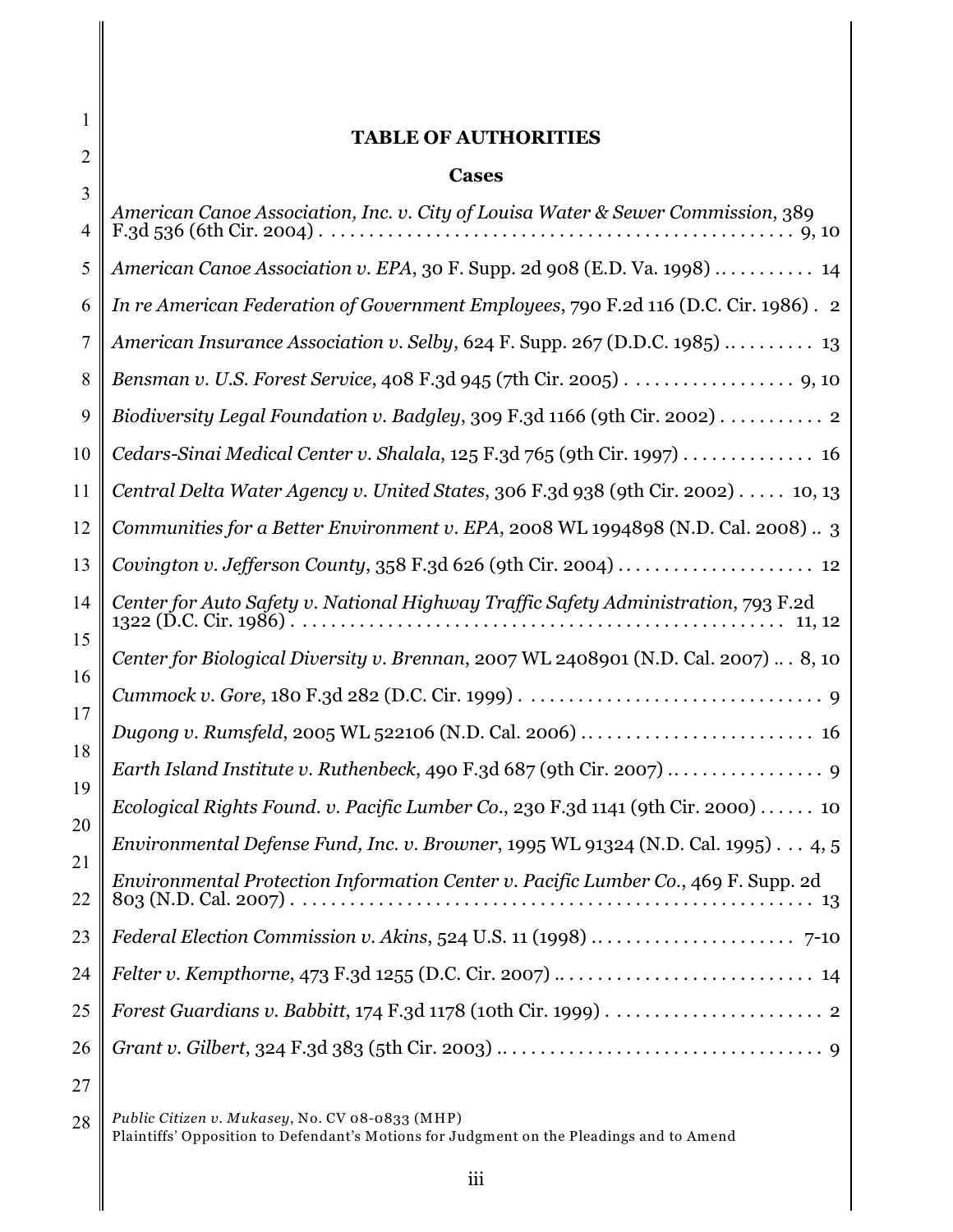| 1        |                                                                                                 |
|----------|-------------------------------------------------------------------------------------------------|
| 2        |                                                                                                 |
| 3        |                                                                                                 |
| 4        | Hunt v. Washington State Apple Advertising Commission, 432 U.S. 333 (1977) 7                    |
| 5        |                                                                                                 |
| 6        |                                                                                                 |
| 7        | Institute for Wildlife Protection v. U.S. Fish and Wildlife Service, 2007 WL 4117978 (D.<br>16  |
| 8        | John R. Sand & Gravel Co. v. United States, 128 S. Ct. 750 (2008) 16                            |
| 9        |                                                                                                 |
| 10       |                                                                                                 |
| 11       | Mountain States Legal Foundation v. Glickman, 92 F.3d 1228 (D.C. Cir. 1996)  12                 |
| 12<br>13 | National Parks Conservation Association v. Tennessee Valley Authority, 480 F.3d 410             |
| 14       |                                                                                                 |
| 15       |                                                                                                 |
| 16       | Ocean Advocates v. U.S. Army Corps of Engineers, 402 F.3d 846 (9th Cir. 2005)  10               |
| 17       | Presidio Golf Club v. National Park Service, 155 F.3d 1153 (9th Cir. 1998)  13                  |
| 18       |                                                                                                 |
| 19       |                                                                                                 |
| 20       | Public Citizen v. Federal Trade Commission, 869 F.2d 1541 (D.C. Cir. 1989) 7, 11                |
| 21       | Public Citizen v. U.S. Department of Justice, 491 U.S. 440 (1989) $\dots\dots\dots\dots$ . 8-10 |
| 22       | Public Citizen, Inc. v. National Highway Traffic Safety Administration, 489 F.3d 1279           |
| 23<br>24 | Southern Appalachian Biodiversity Project v. U.S. Fish and Wildlife Service, 181 F.             |
| 25       | Save the Valley, Inc. v. EPA, 223 F. Supp. 2d 997 (S.D. Ind. 2002)  15                          |
| 26       |                                                                                                 |
| 27       |                                                                                                 |

28 *Public Citizen v. Mukasey*, No. CV 08-0833 (MHP) Plaintiffs' Opposition to Defendant's Motions for Judgment on the Pleadings and to Amend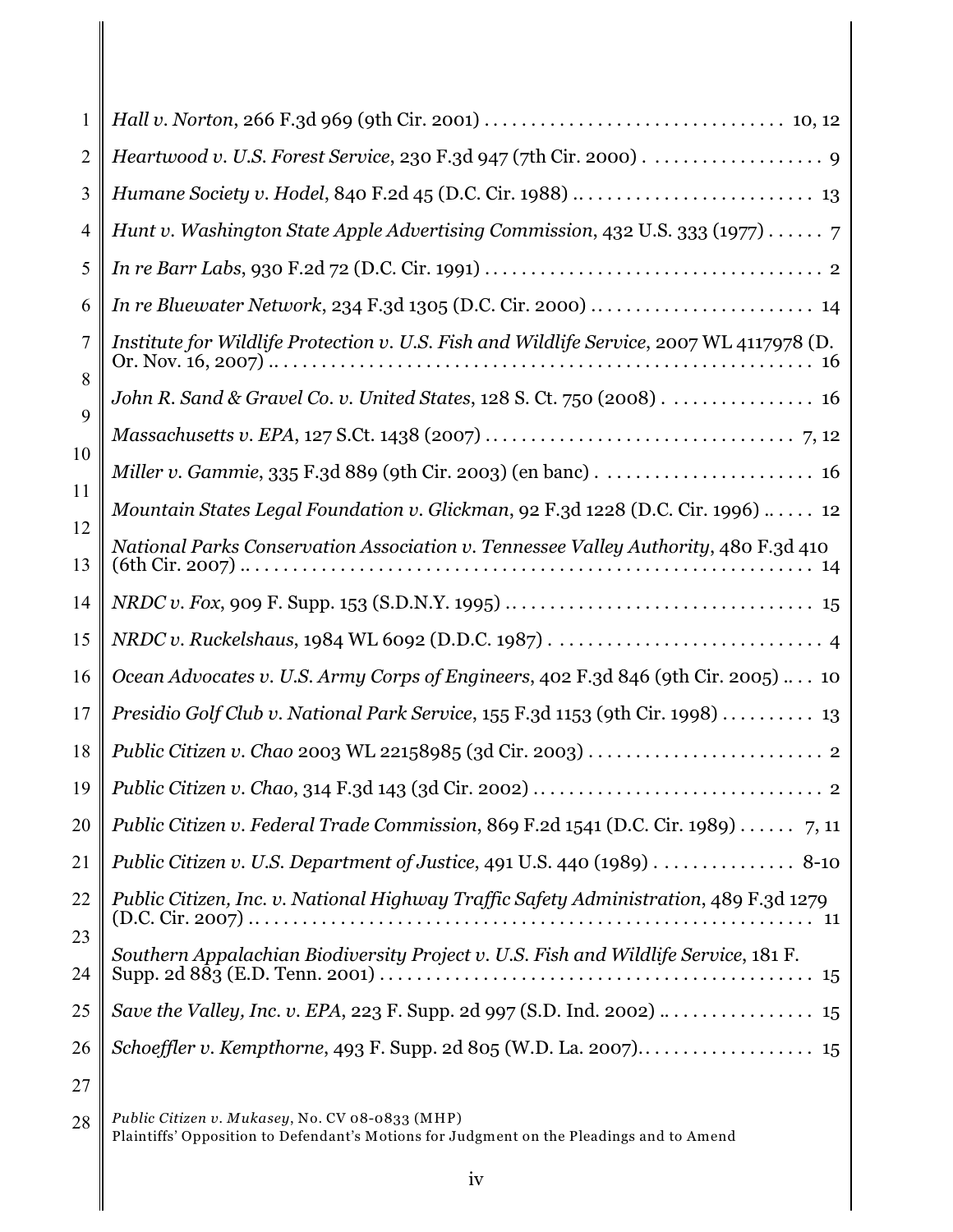| $\mathbf{1}$   |                                                                                                                                             |  |  |
|----------------|---------------------------------------------------------------------------------------------------------------------------------------------|--|--|
| $\overline{2}$ | United Food and Commercial Workers v. Brown Group, 517 U.S. 544 (1996)  13                                                                  |  |  |
| 3              |                                                                                                                                             |  |  |
| 4              | Wilderness Soc'y v. Norton, 434 F.3d 584 (D.C. Cir. 2006)  14                                                                               |  |  |
| 5              | <b>FEDERAL STATUTES</b>                                                                                                                     |  |  |
| 6              |                                                                                                                                             |  |  |
| 7              |                                                                                                                                             |  |  |
| 8              |                                                                                                                                             |  |  |
| 9              |                                                                                                                                             |  |  |
| 10             |                                                                                                                                             |  |  |
| 11             | <b>FEDERAL REGULATIONS</b>                                                                                                                  |  |  |
| 12             |                                                                                                                                             |  |  |
| 13             |                                                                                                                                             |  |  |
| 14             | <b>OTHER AUTHORITIES</b>                                                                                                                    |  |  |
| 15             |                                                                                                                                             |  |  |
| 16             | Jacob Gerson and Anne O'Connell, Deadlines in Administrative Law, 156 U. Pa. L. Rev.                                                        |  |  |
| 17             | Maria Heckel, Finding the Line Between Action and Inaction, 2004 Utah L. Rev. 789                                                           |  |  |
| 18<br>19       | Thomas O. McGarity, Some Thoughts on "Deossifying" the Rulemaking Process, 41<br>Duke L. J. 1385 (1992)<br>$5^{\circ}$                      |  |  |
| 20             | Alan B. Morrison, OMB Interference with Agency Rulemaking: The Wrong Way to                                                                 |  |  |
| 21             |                                                                                                                                             |  |  |
| 22             | Richard J. Pierce, Jr., Seven Ways To Deossify Agency Rulemaking, 47 Admin. L. Rev.                                                         |  |  |
| 23             | Richard B. Stewart, Administrative Law in the Twenty-First Century, 78 N.Y.U. L. Rev.                                                       |  |  |
| 24             | Cass R. Sunstein, Informational Regulation and Informational Standing: Akins and                                                            |  |  |
| 25             |                                                                                                                                             |  |  |
| 26             | Catherine Zaller, The Case for Strict Statutory Construction of Mandatory Agency                                                            |  |  |
| 27             |                                                                                                                                             |  |  |
| 28             | Public Citizen v. Mukasey, No. CV 08-0833 (MHP)<br>Plaintiffs' Opposition to Defendant's Motions for Judgment on the Pleadings and to Amend |  |  |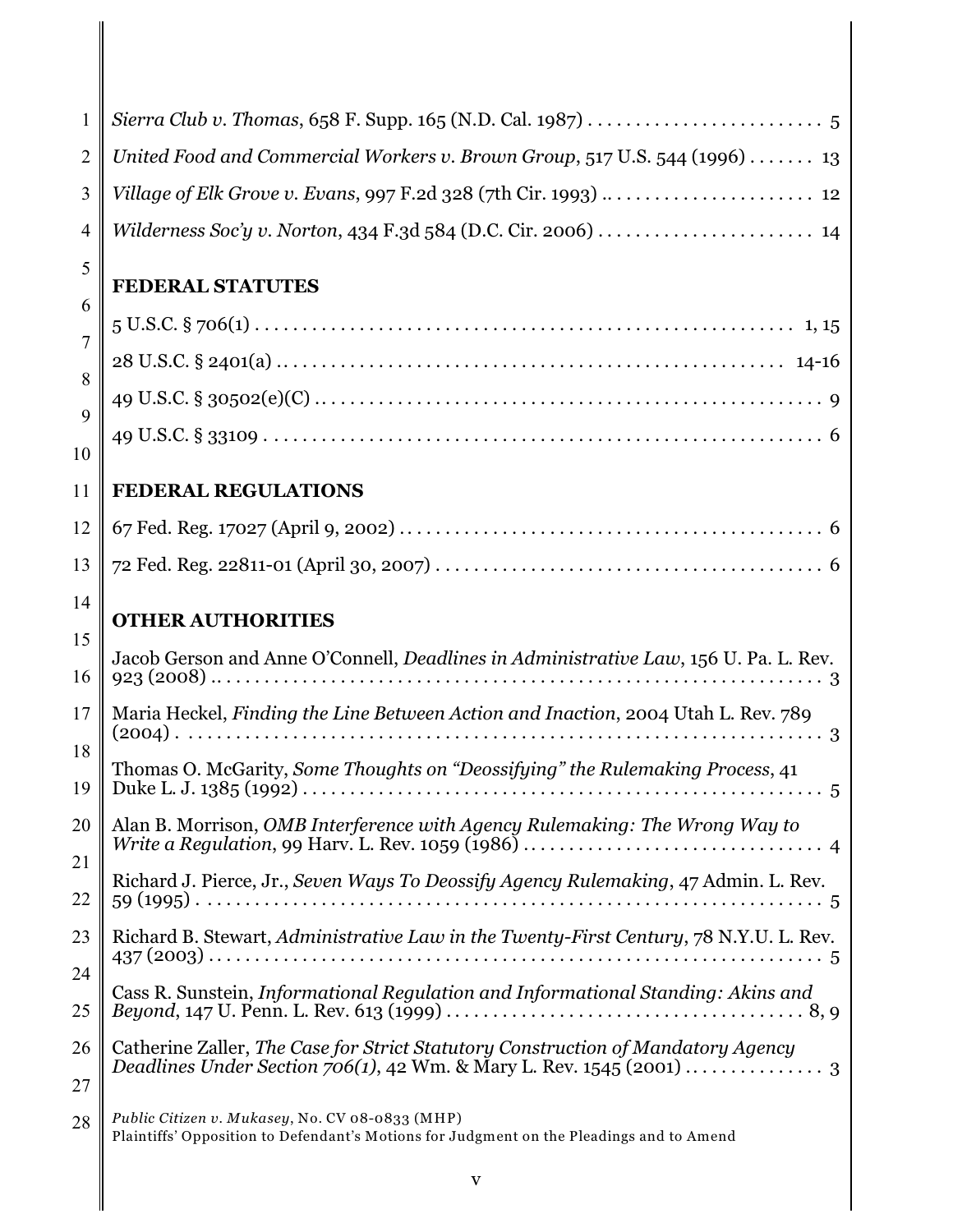1 2

3

4

5

6

7

8

9

10

11

## **STATEMENT OF THE ISSUES**

**I. Remedial Schedule with Concrete Deadlines:** Should the Court set a remedial schedule with concrete deadlines and retain jurisdiction to ensure compliance?

**II. Standing:** Do the plaintiffs have standing based on their members' inability to access information and increased risk of physical and economic injury?

**II. Statute of Limitations:** Is this suit—which seeks "to compel agency action unlawfully withheld or unreasonably delayed,"  $5 \text{ U.S.C.}$   $8 \text{ 706(1)}$ —barred by the statute of limitations, even though the government is violating an ongoing duty to act?

### **ARGUMENT**

## **I. THE COURT SHOULD SET CONCRETE DEADLINES BY WHICH THE GOVERNMENT MUST MEET ITS STATUTORY OBLIGATIONS.**

12 13 14 15 16 17 18 19 20 Because the government's motion does not deny that its ongoing failure to implement the National Motor Vehicle Title Information System (NMVTIS) constitutes "agency action unlawfully withheld," 5 U.S.C. § 706(1), the principal question before the Court is one of remedy. The plaintiffs ask the Court to issue an injunction necessary to effectuate the congressional purpose behind the Anti-Car Theft Improvements Act of 1996: to "expedite implementation of the motor vehicle titling information system" by setting an accelerated timeline in light of the government's failure to meet its original statutory deadline. H.R. REP. NO. 104-618, at 2-3 (1996). That legislation, passed in June of 1996, required the Attorney General to implement the database no later than December 31, 1997.

21 22 23 24 25 The government, on the other hand, asks this Court to grant no relief at all. It says that now, after over a decade of yet more foot-dragging, it is finally taking steps to comply with the law. Specifically, the government says that it is "making significant progress," that consumer access to NMVTIS will be available "by the end of this year," and that it is "preparing to publish a proposed rule" but needs an indefinite amount of time to finalize

- 26
- 27

<sup>28</sup> *Public Citizen v. Mukasey*, No. CV 08-0833 (MHP) Plaintiffs' Opposition to Defendant's Motions for Judgment on the Pleadings and to Amend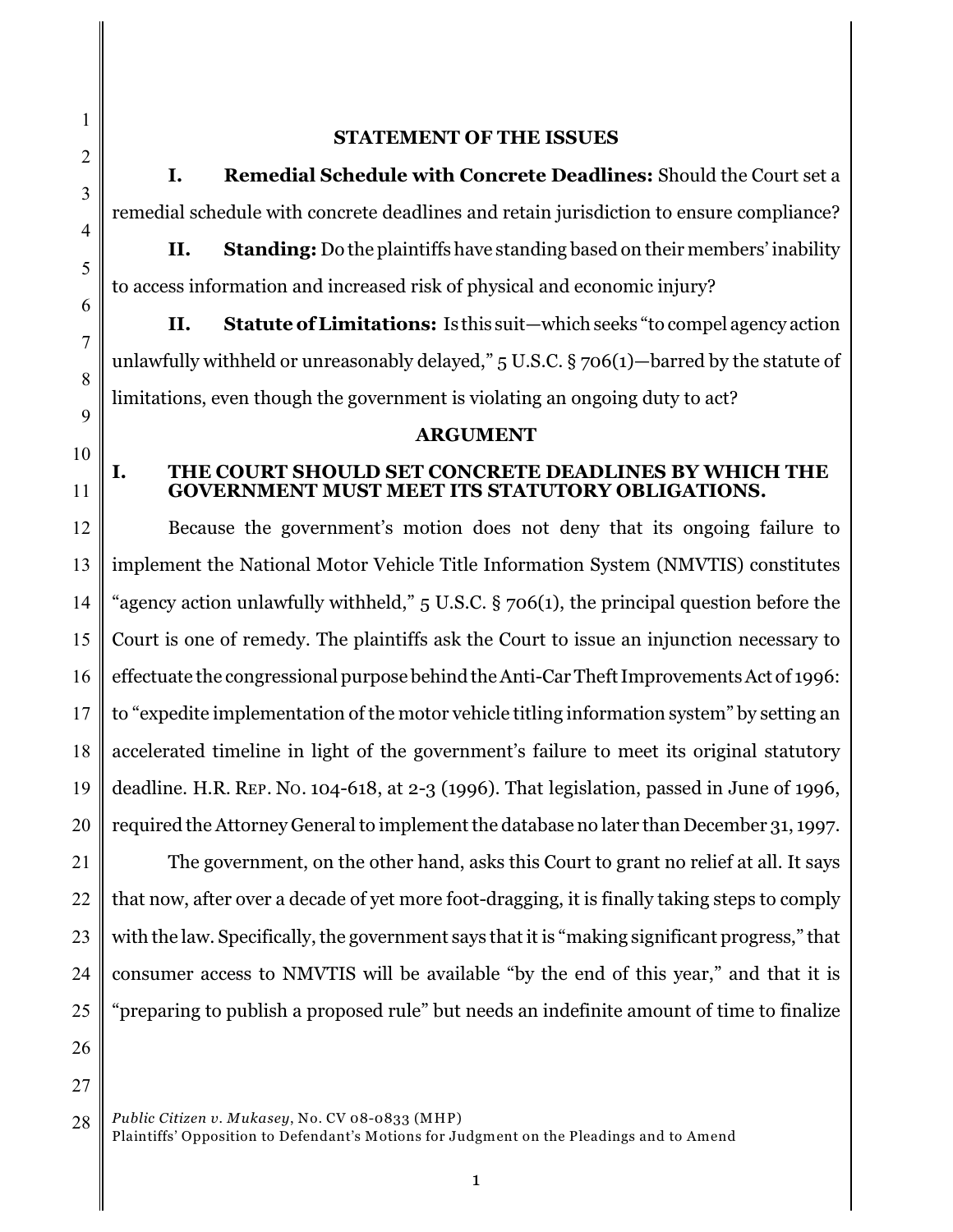1 2 the rule and set a commencement date for the reporting of information to the system. Govt. Mtn. at 21.

3 4 5 6 7 8 9 10 11 12 13 14 To support this argument, the government cites a handful of D.C. Circuit decisions (Govt. Mtn. at 23-24), none of which address a mandatory deadline like the deadline here, the specific congressional intent of the 1996 Act, or the approach to statutory-deadline cases employed by the Ninth and Tenth Circuits.<sup> $1/$ </sup> Although the D.C. Circuit employs a relaxed equitable balancing test even in some statutory-deadline cases, *see In re Barr Labs*, 930 F.2d 72 (D.C. Cir. 1991), the Ninth and Tenth Circuits do not. Under Ninth Circuit law, where "Congress has specifically provided a deadline for performance . . . no balancing of factors is required or permitted." *Biodiversity Legal Found. v. Badgley*, 309 F.3d 1166, 1177 n.11 (9th Cir. 2002); *accord Forest Guardians v. Babbit*, 174 F.3d 1178, 1187-1191 (10th Cir. 1999). Moreover, as we explained in our motion for summary judgment (at 15), injunctive relief *must* be granted where it is necessary to effectuate the purpose behind the statutory deadline andwhere, as here, "the clear objectives and language of Congress" have "removed

15

16

17

<sup>19</sup> 20  $\frac{1}{2}$  In *Sierra Club v. Thomas*, for example, Congress had accorded no "special priority" to the rulemakings at issue, "[n]o statutory deadline" had been imposed, and the court could not "perceive in the Act a generalized congressional mandate for EPA to expedite these particular rulemakings." 828 F.2d 783, 797 (D.C. Cir. 1987). In *United Mineworkers*, again, there was no statutory deadline and in any event the

<sup>21</sup> 22 court criticized agency's failure to offer a definite schedule. 190 F.3d 545, 556 (D.C. Cir. 1999) ("To advise us that regulations will not issue until 'at least December 2001' is to provide no end-date at all. It is unresponsive to our order to provide a 'definite schedule,' and it offers no assurance that the agency will remedy its continuing violation of the Mine Act."). And in *American Federation of Government*

<sup>23</sup> *Employees*, the court found that the agency had delayed but declined to impose a mandamus remedy because the suit involved the agency's processing of appeals generally, not a single rulemaking or discrete action, and because the agency had published a firm timetable by which the cases would be resolved. 790

<sup>24</sup> 25 F.2d 116, 119 (D.C. Cir. 1986). The government inexplicably cites *Public Citizen v. Chao*, 314 F.3d 143, 159 (3d Cir. 2002), but there the court found unreasonable delay, "grant[ed] Public Citizen's petition to

<sup>26</sup> compel OSHA to proceed expeditiously with its hexavalent chromium rulemaking" and ruled that if the parties failed to reach a "mutually satisfactory timetable, we will order one of our own." In its subsequent

<sup>27</sup> order, which the government fails to cite, the court *did* set a timetable with concrete deadlines for agency action. *Public Citizen v. Chao* 2003 WL 22158985 (3d Cir. 2003).

<sup>28</sup> *Public Citizen v. Mukasey*, No. CV 08-0833 (MHP)

Plaintiffs' Opposition to Defendant's Motions for Judgment on the Pleadings and to Amend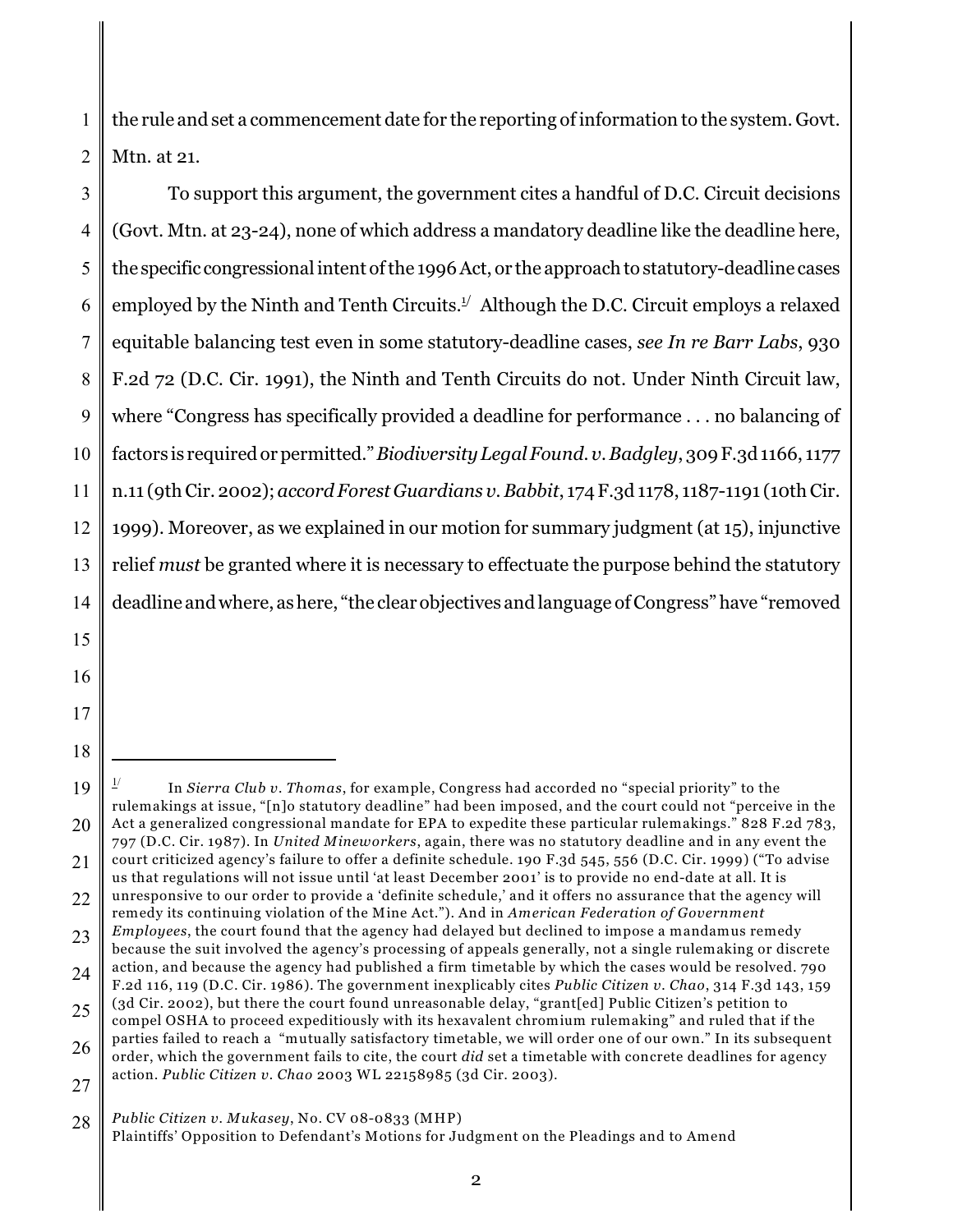1 2 the traditional discretion of courts in balancing the equities before awarding injunctive relief." *Badgley*, 309 F.3d at 1177-78. 2/

3 4 5 6 7 8 9 10 11 The government's position should be rejected because it has not met its "heavy burden of proving impossibility as a defense to non-compliance with the statutory deadline." *Communities for a Better Environment v. EPA*, 2008 WL 1994898, at \*2 (N.D. Cal. 2008). That burden "is especially heavy where, as here [the agency] has in fact ignored that duty for several years." *Id.* at \*3. Courts "must carefully scrutinize an agency's claims of impossibility or infeasability." *Id*. "Not surprisingly, courts are typically hesitant to find impossibility or infeasibility in the face of clear congressional desires." Jacob Gersen and Anne O'Connell, *Deadlines in Administrative Law*, 156 U. Pa. L. Rev. 923, 965 n.151 (2008).

12 13 14 15 16 17 18 19 20 With respect to consumer access, the government does not appear to make any claim of impossibility. To the contrary, the government maintains that it will provide consumer access "by the end of this year." Govt. Mtn. at 21. That estimate is not far off from the schedule proposed by the plaintiffs–*i.e.* that the government be required to provide consumer access consistent with the statutory requirements within 60 days of the Court's order. Assuming that the Court is able to issue an injunction one month after the hearing, the deadline proposed by the plaintiffs would be within a week of the government's promised completion date. The government has been under the same statutory obligation to provide consumer access to NMVTIS since 1992. There is simply no excuse for not

- 21
- 22
- 23

28 *Public Citizen v. Mukasey*, No. CV 08-0833 (MHP)

<sup>24</sup> *See generally* Catherine Zaller, *The Case for Strict Statutory Construction of Mandatory Agency* 2/ *Deadlines Under Section 706(1)*, 42 Wm. & Mary L. Rev. 1545, 1554 (2001) (extensively discussing differences between D.C. Circuit case law and approach followed by the Ninth and Tenth Circuits; "Although the Circuit Court for the District of Columbia has allowed agency discretion in the face of

<sup>25</sup> 26 27 blatant violations of a statutory deadline, the Ninth and Tenth Circuits have recently decided that if there is a mandatory deadline, the agency must abide by it."); Maria Heckel, *Finding the Line Between Action and Inaction*, 2004 Utah L. Rev. 789, 791-92 (2004) (discussing divergent approaches of the D.C. Circuit, on the one hand, and Ninth and Tenth Circuits, on the other hand).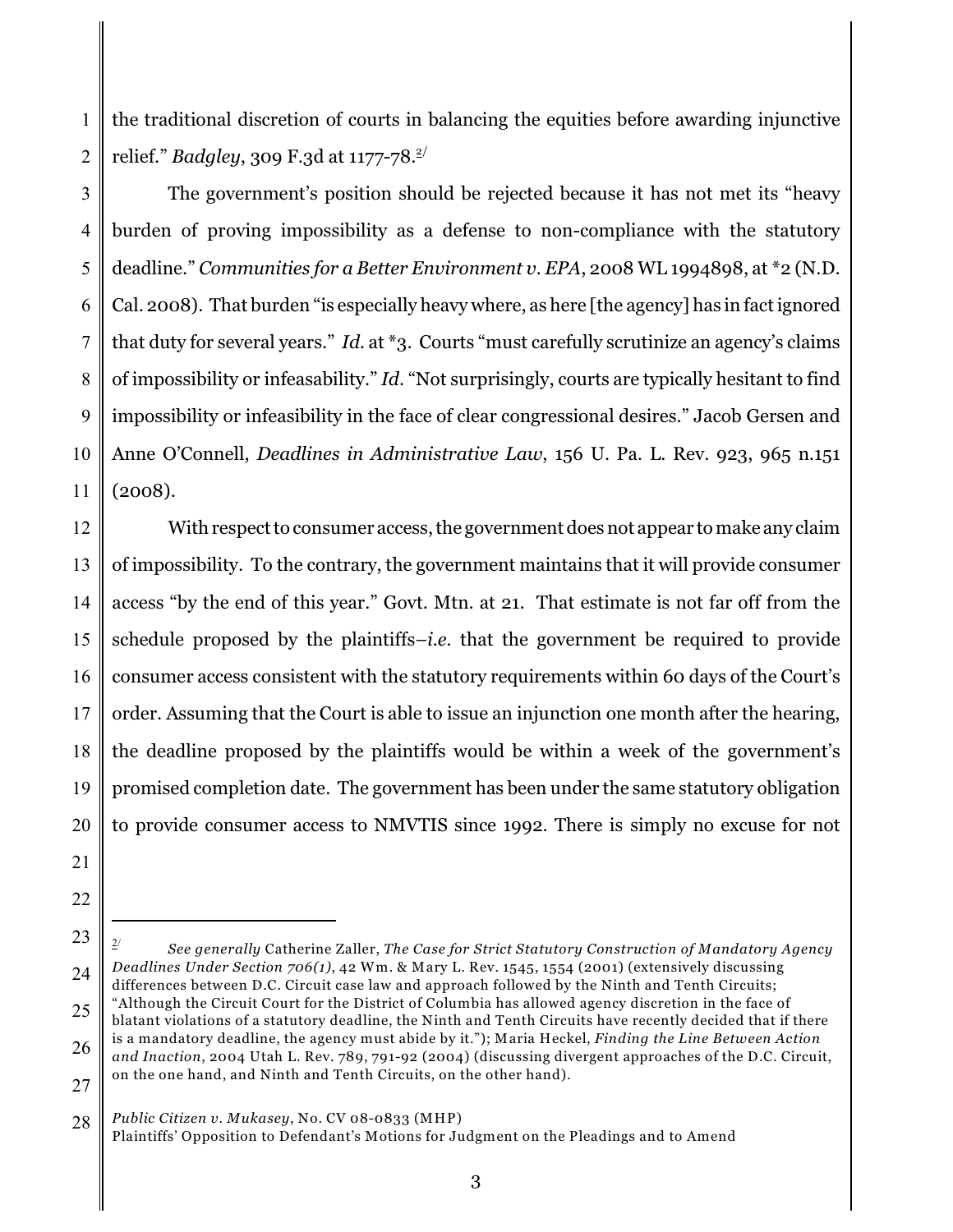1 2 requiring compliance with that obligation by a firm deadline. Even when judged by the government's own estimates, the deadline proposed by the plaintiffs is a reasonable one.

3 4 5 6 7 8 9 10 11 12 13 14 With respect to the required rulemaking and commencement date, the government makes no showing of impossibility and proposes no specific time frame. Instead, the government argues that it should be given an indefinite amount of time to complete the rulemaking process based on declarations by Justice Department officials who contend that an unspecified amount of time is required to study comments and go through several rounds of internal review. Here, as in other delay cases, "the thrust of the declaration[s] is really no more than 'further study always makes everything better.'" *Envt'l Defense Fund, Inc. v. Browner*, 1995 WL 91324, at \*9 (N.D. Cal. 1995) (Henderson, J.) (quoting *Sierra Club v. Ruckelshaus*, 602 F.Supp. 892, 899 (N.D. Cal. 1984)). A declaration "pointing out that promulgating regulations will be a complex process requiring consultation with other agencies and allocations of time from already busy staff" is not enough to show impossibility. *Id.*

15 16 17 18 19 20 21 22 In addition to generalized statements about the supposed complexity of the rule and the need for study, the government relies specifically on the alleged need for review by the White House Office of Management and Budget (OMB) under Executive Order 12,866. Govt. Mtn. at 21-22. As explained in our motion for summary judgment (at 16-17), courts have consistently refused to grant the government additional time for OMB review where the agency is in ongoing violation of a statutory deadline: "OMB review is not only unnecessary, but in contravention of applicable law." *NRDC v. Ruckelshaus,* 1984 WL 6092, at \*4 (D.D.C. 1987).

23 24 25 26 Indeed, even in cases in which the agency has not already withheld action required by law, OMB review "imposes costly delays that are paid for through the decreased health and safety of the American public." Alan B. Morrison, *OMB Interference with Agency Rulemaking: The Wrong Way to Write a Regulation*, 99 Harv. L. Rev. 1059, 1064 (1986).

27

<sup>28</sup> *Public Citizen v. Mukasey*, No. CV 08-0833 (MHP)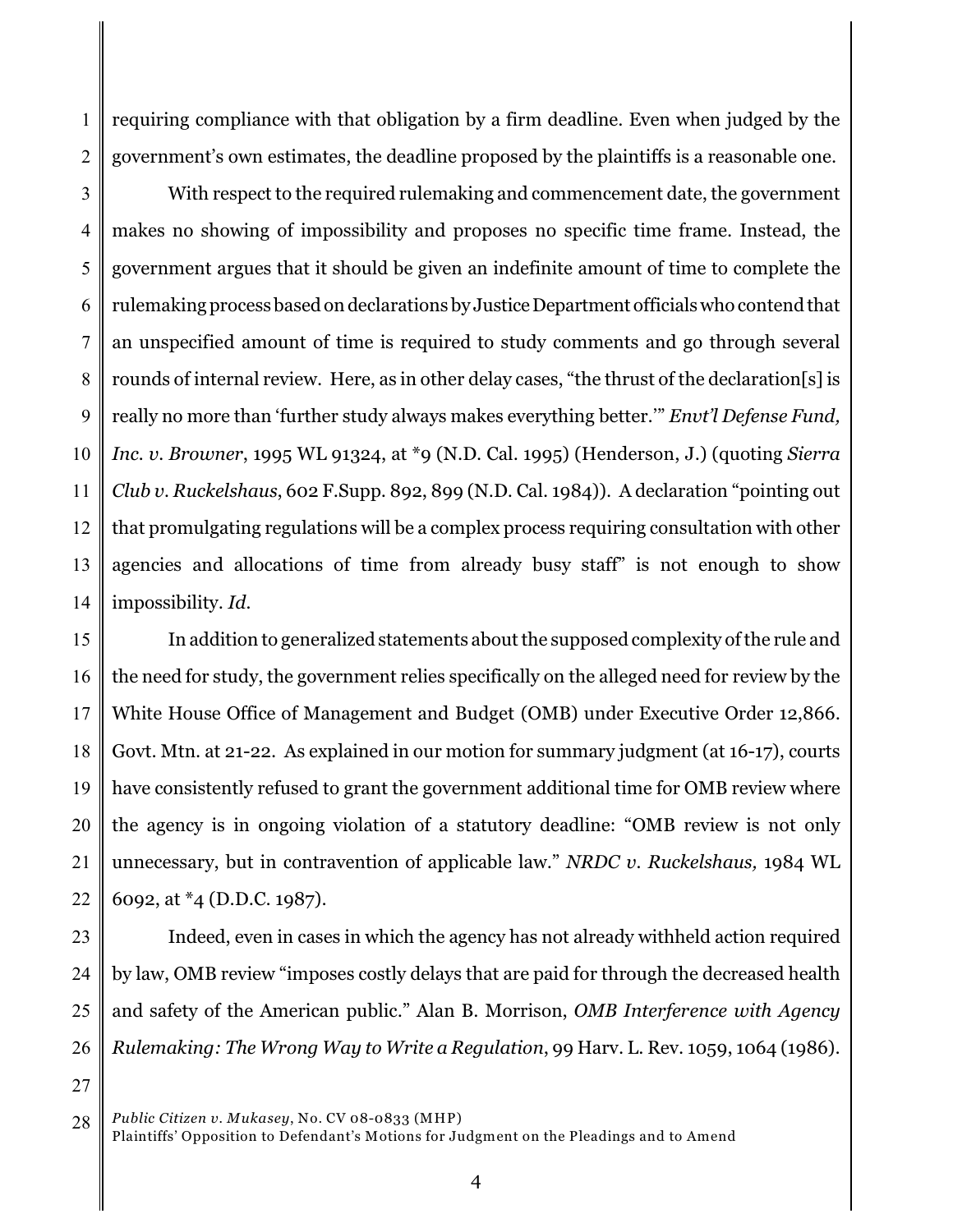1 2 3 4 5 6 7 8 9 10 11 12 "While OMB ponders the validity of a proposed rule, or the agency's responses to public comments, the failure to issue health and safety rules is certain to mean deaths and injuries that could be avoided." *Id.* at 1065; *see also* Richard B. Stewart, *Administrative Law in the Twenty-First Century*, 78 N.Y.U. L. Rev. 437, 447 (2003) (noting that "OMB regulatory analysis" causes "paralysis by analysis"); Richard J. Pierce, Jr., *Seven Ways To Deossify Agency Rulemaking*, 47 Admin. L. Rev. 59, 62 (1995) ("OMB review of major rules has had three direct effects on agency rulemaking: increased costs, increased delay, and increased inter-branch friction."); Thomas O. McGarity, *Some Thoughts on "Deossifying" the Rulemaking Process*, 41 Duke L.J. 1385, 1428-36 (1992) (describing incidents of regulatory delay as a result of OMB review). Because it is not required by law and often serves only as a justification for delay and political interference, OMB review provides no legitimate excuse for noncompliance with the government's legal obligations.

13 14 15 16 17 18 19 20 21 22 23 24 25 26 Once the government's excuses are swept aside, we are left with the long-ignored timetable set by Congress. *See Sierra Club v. Thomas*, 658 F.Supp. 165, 171 (N.D. Cal. 1987) ("[I]f the statutory deadline has passed by the time the court issues its decree, the [agency] remains obligated to issue regulations within the time frame mandated by Congress."); *Browner*, 1995 WL 91324, at \*9 ("As a starting point for setting a compliance timetable, courts have first turned to the time frame mandated by Congress . . . Unless the [agency] can show that compliance with its statutory obligations within that time is impossible or infeasible, it is obligated to issue regulations within that period."). In 1996, when the government failed to meet its statutory deadline, Congress gave the agency one year–until the end of 1997–to undertake every one of the actions at issue in this lawsuit: issue regulations, set a commencement date for information reporting to the database, and provide consumer access. It has now been more than ten years since that deadline and six months since this lawsuit was filed. Moreover, as explained in our motion for summary judgment (at 13 n.20), the government has repeatedly stated that it has been in the process

27

<sup>28</sup> *Public Citizen v. Mukasey*, No. CV 08-0833 (MHP)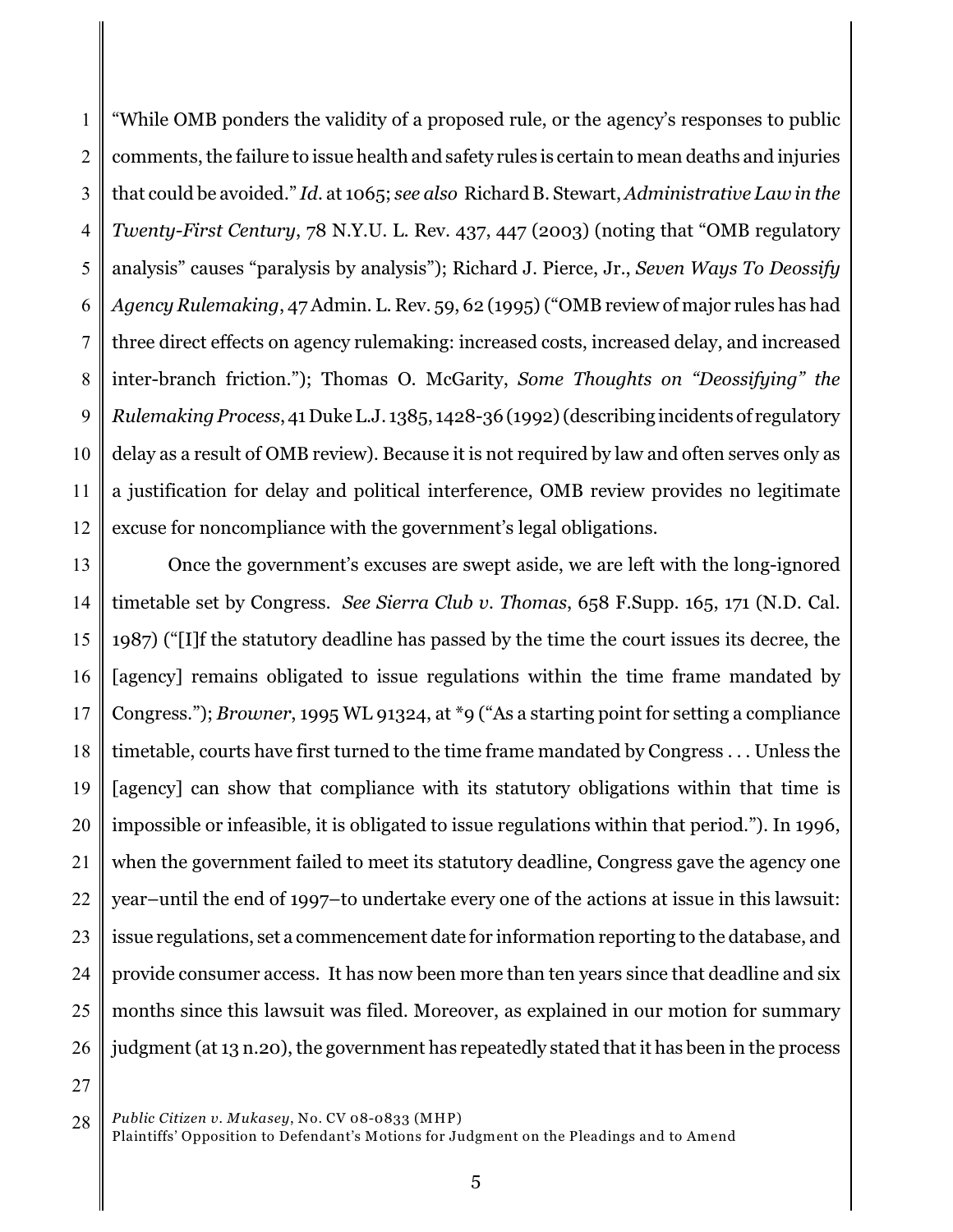1 2 3 4 5 6 7 of examining the issue and drafting rules over the past decade, and thus has had more than enough time to study every aspect of the problem. Under those circumstances, the schedule proposed by the plaintiffs is reasonable and in fact provides more time for notice and comment that is required under the APA. Factoring inthe additional time necessary to hold a hearing on these motions and for the Court to issue a decision, the government would likely have at least four additional months between now and the ultimate commencement date for information reporting under the new regulations.

8 9 10 11 12 13 14 15 16 17 18 19 20 21 22 23 24 Finally, in assessing the government's arguments concerning the proposed timetable, this Court should consider the example of the related National Stolen Passenger Motor Vehicle Information System (NSPMVIS), a database of stolen-vehicle information that the government was required to establish under the Anti-Car Theft Act of 1992 within one year of the Act. *See* 49 U.S.C. § 33109 (requiring Attorney General to establish "[n]ot later than July 25, 1993," a database containing "vehicle identification numbers of stolen passenger motor vehicles and stolen passenger motor vehicle parts"). Despite its July 1993 deadline, the Attorney General did not issue a Notice of Proposed Rulemaking regarding the NSPMVIS until 2002. *See* 67 Fed. Reg. 17027 (April 9, 2002). The NPRM, issued in April of that year, requested comments by June 10, 2002. *Id.* Six years later, the Attorney General still has not issued a final version of the rule. As with NMVTIS, the government has simply listed the NSPMVIS rulemaking on its regulatory agenda and has stated that it plans to eventually complete the rulemaking. *See, e.g.,* 72 Fed. Reg. 22811-01 (April 30, 2007). Given the Attorney General's long history of delay, this Court should not defer to promises of future compliance but should instead compel the agency action that has been unlawfully withheld by setting firm deadlines based on the clear intent of Congress to require implementation by dates certain.

- 25
- 26
- 27

<sup>28</sup> *Public Citizen v. Mukasey*, No. CV 08-0833 (MHP) Plaintiffs' Opposition to Defendant's Motions for Judgment on the Pleadings and to Amend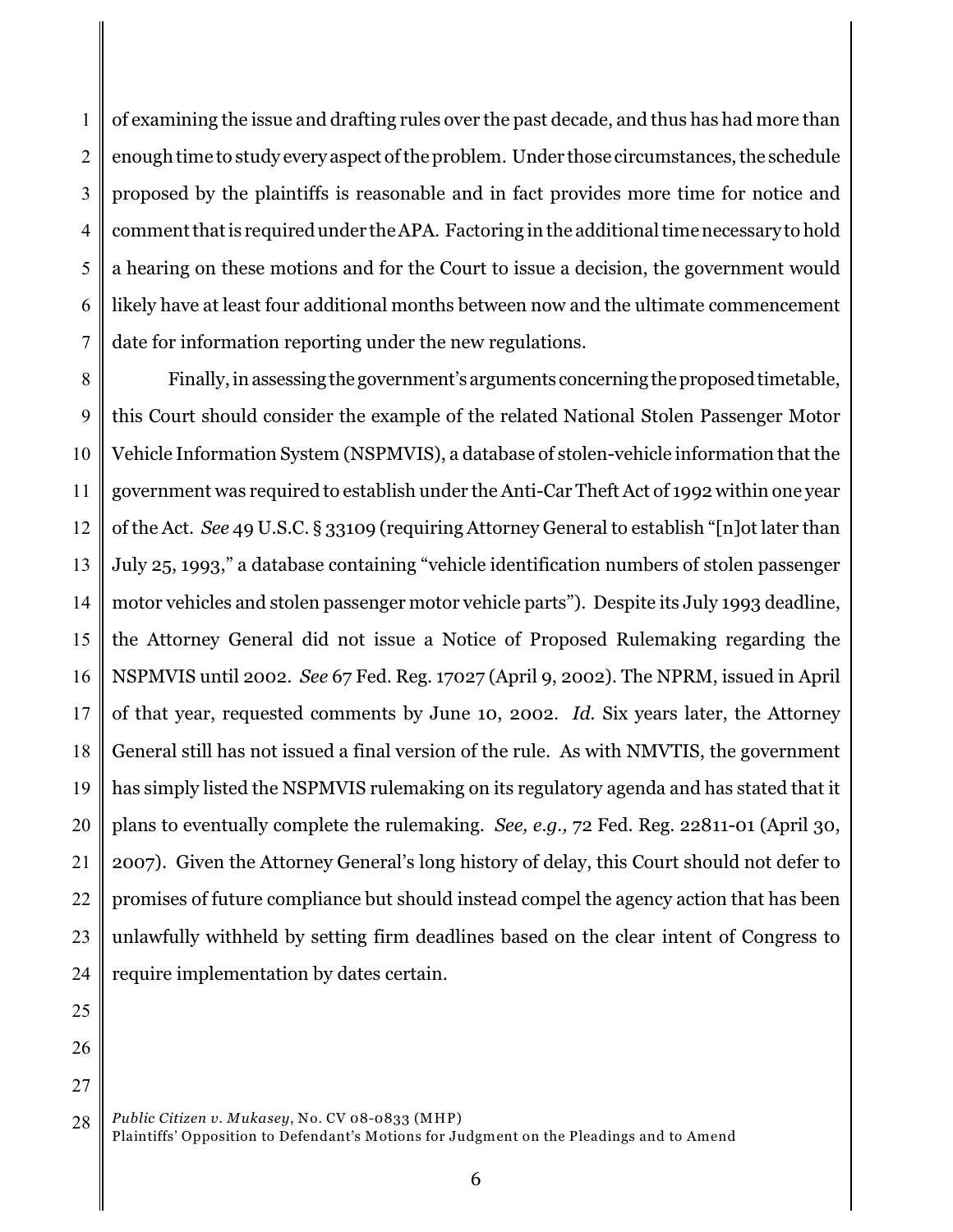9

10

11

12

13

14

15

16

17

18

19

20

21

22

23

24

25

26

27

#### **II. THE PLAINTIFFS HAVE STANDING.**

An organization has standing to sue on behalf of its members when (a) "at least one" of its members would have standing to sue in his or her own right; (b) the interest the organization seeks to protect is germane to its purposes; and (c) the claims made and relief sought do not require the individual participation of the members. *Hunt v. Washington State Apple Adver. Comm'n*, 432 U.S. 333, 343 (1977). Focusing on the first prong of the *Hunt* test, the government contends that Public Citizen, CARS, and Consumer Action all lack standing because they have not suffered a sufficiently concrete injury. But the government overlooks the nature of the injury to the plaintiffs' members, which "consists of their inability to obtain information." *FEC v. Akins*, 524 U.S. 11, 21 (1998). As a result of the government's ongoing failure to implement NMVTIS, consumers are denied access to critical auto-safety information that the government is required by statute to compile and disclose to the car-buying public. "[A] plaintiff suffers an 'injury in fact' when the plaintiff fails to obtain information which must be publicly disclosed pursuant to a statute." *Id.* The government also overlooks that both Congress andthe Justice Department have repeatedly concluded that the failure to implement NMVTIS creates a serious and unacceptable increased risk of physical and economic harm to consumers due to unsafe automobiles.

In this case, both types of injuries—informational injury and increased risk of harm—satisfy the traditional Article III requirements that the plaintiffs demonstrate a concrete and particularized injury that is either actual or imminent, is fairly traceable to the defendant, and is redressable by a favorable decision. *Massachusetts v. EPA*, 127 S.Ct. 1438, 1453 (2007). "Only one of the [organizations] needs to have standing," *id*., and "it is not necessary for us to know the names of injured persons in order to be assured beyond any reasonable doubt that they exist, and that the organizations to which they belong may pursue this action on their behalf." *Public Citizen v. FTC*, 869 F.2d 1541, 1551-52 (D.C. Cir.

28 *Public Citizen v. Mukasey*, No. CV 08-0833 (MHP) Plaintiffs' Opposition to Defendant's Motions for Judgment on the Pleadings and to Amend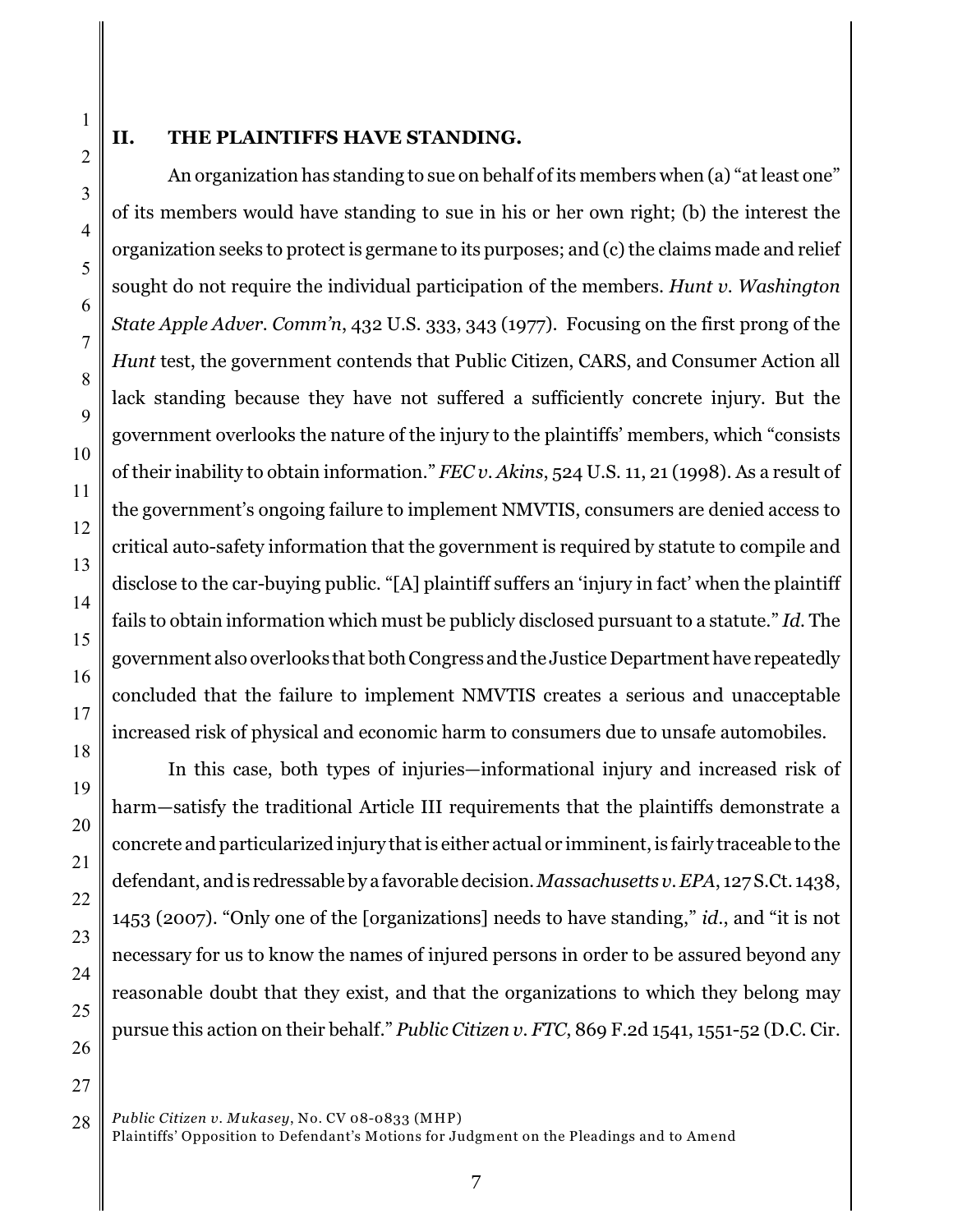1 2 1989). Plaintiffs have filed declarations demonstrating that all three organizations have the requisite standing, both on behalf of their members and themselves. <sup>3</sup> /

3

# **A. Plaintiffs' Members Suffer Informational Injury.**

4 5 6 7 8 9 10 11 12 13 14 15 16 17 18 19 20 "It is well settled that plaintiffs may suffer injury as a result of a denial of information to which they are statutorily entitled." *Ctr. for Biological Diversity v. Brennan*, 2007 WL 2408901, at \*7 (N.D. Cal. 2007) (holding that environmental groups had standing to sue the federal government, under APA  $\S$  706(1), for failure to meet a statutory deadline to compile and release information on climate-change research). For example, in *Public Citizen v. U.S. Department of Justice*, the Supreme Court held that Public Citizen had standing to challenge the Justice Department's failure to provide access to information, the disclosure of which was allegedly required by the Federal Advisory Committee Act, because the inability to obtain such information "constitutes a sufficiently distinct injury to provide standing to sue." 491 U.S. 440, 449 (1989). The Court expanded on that holding in *FEC v. Akins*, concluding that individual voters had standing to sue the FEC because the agency's determination that an interest group was not a "political committee" under the Federal Election Campaign Act potentially deprived voters of information that would otherwise have to be disclosed under the Act. 524 U.S. at 24-25; *see generally* Cass R. Sunstein, *Informational Regulation and Informational Standing: Akins and Beyond*, 147 U.PENN. L.REV. 613 (1999). Following *Public Citizen* and *Akins*, the federal circuits have identified informational injuries sufficient to confer standing in a wide variety of statutory contexts,

- 21
- 22
- 23

28 *Public Citizen v. Mukasey*, No. CV 08-0833 (MHP)

<sup>24</sup> 25 26 27 *See* Declarations of Mary and Robert Ellsworth (CARS members); Julia Graff (Public Citizen 3/ member); Ricardo T. Perez (Consumer Action member); Mark H. Steinbach (Public Citizen and CARS member); Bernard E. Brown (Public Citizen member); Steven Taterka (CARS member); Joan Claybrook (President of Public Citizen); Rosemary Shahan (President of CARS); Joseph Ridout (Consumer Services Manager of Consumer Action). Also submitted is the Declaration of William Brauch, Director of the Consumer Protection Division of the Iowa Attorney General's Office.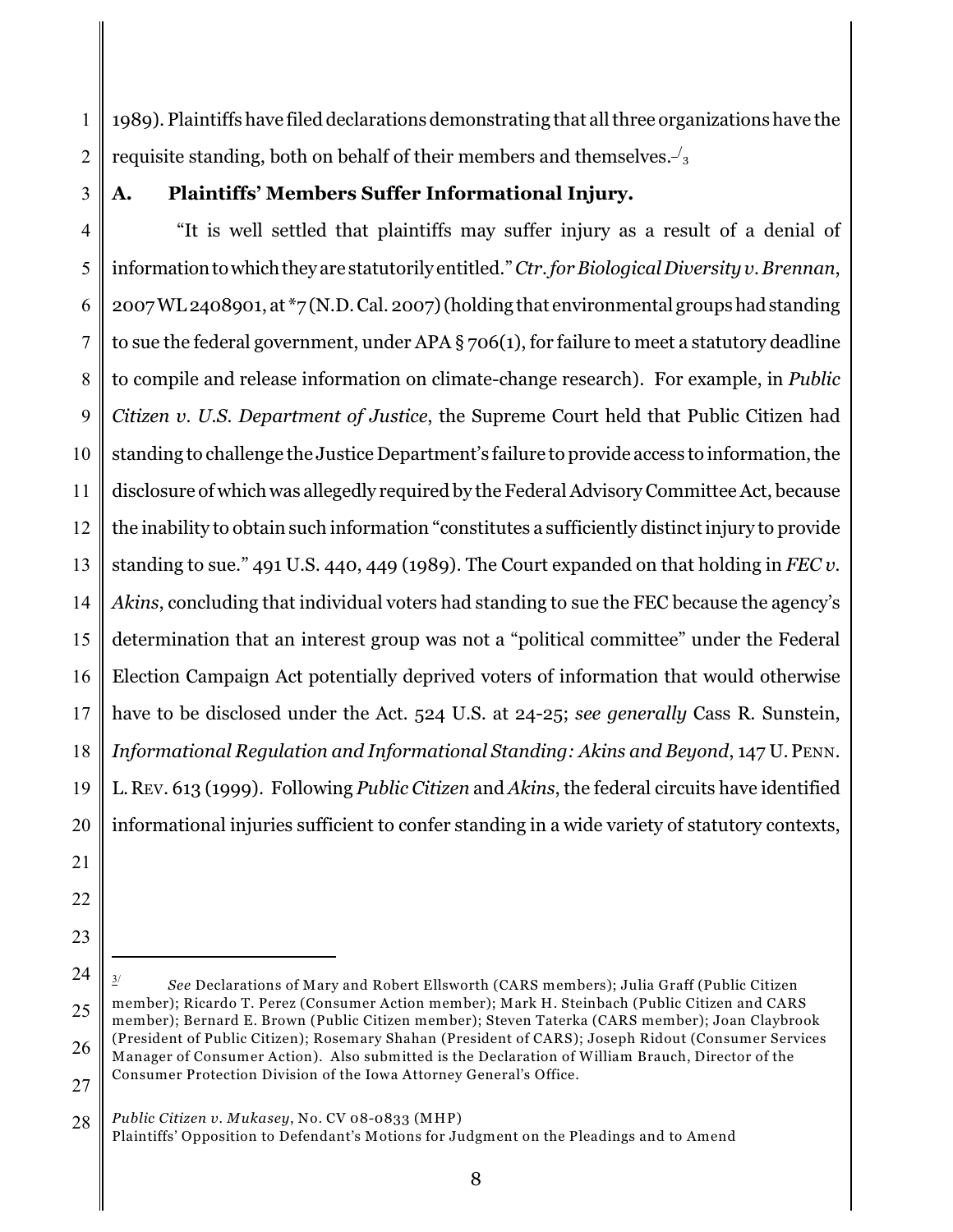1 2 from government-sunshine and election law to health, safety, and environmental regulation.4/

3 4 5 6 7 8 9 10 11 12 13 14 15 16 17 In this case, the informational standing inquiry is easy. *See id.* at 654 ("After *Akins*, there are, with respect to information, many easy cases."). The plaintiffs have submitted declarations from several of plaintiffs' members who are prospective automobile purchasers. *See, e.g,*. Ellsworth Decl., Graff Decl., Perez Decl., Steinbach Decl., Brown Decl. The Attorney General is required by the Anti-Car Theft Act to compile vehicle-history information from insurers and junk and salvage yards and to release that information to such consumers. *See* 49 U.S.C. § 30502(e)(C) (providing that the Attorney General or designated system operator "shall make available . . . to a prospective purchaser of an automobile on request of that purchaser . . . information in the System about that automobile."). The statute constitutes a legal entitlement to information because it "affirmatively obligates the Government to provide access" to the information identified by the statute. *Cummock v. Gore*, 180 F.3d 282, 289 (D.C. Cir. 1999). Here, as in *Akins*, the injury in fact that plaintiffs have suffered "consists of their inability to obtain information" that, on plaintiffs' view of the law, the statute requires the Attorney General to "make public." *Id.* at 21. That this harm may be "widely shared" by prospective automobile

- 18
- 19

<sup>20</sup> *See, e.g., American Canoe Ass'n, Inc. v. City of Louisa Water & Sewer Comm'n*, 389 F.3d 536, 542 4/ (6th Cir. 2004) (ongoing failure to comply with monitoring and reporting requirements of the Clean Water Act created informational injury); *Heartwood v. U.S. Forest Service*, 230 F.3d 947, 952 n.5 (7th Cir. 2000) (because the National Environmental Policy Act requires environmental assessments "to provide

<sup>21</sup> 22 stakeholders with information necessary to monitor agency activity," failure to perform an assessment creates "a cognizable injury-in-fact for plaintiffs who are deprived of this information"); *Public Citizen v.*

<sup>23</sup> *FTC*, 869 F.2d at 1543 (plaintiffs have standing where "they are being deprived of information and warnings that will be of substantial value to them and to which they are legally entitled" under the Comprehensive Smokeless Tobacco Health Education Act). The circuits have uniformly held that "[t]he

<sup>24</sup> inability to obtain information required to be disclosed by statute constitutes a sufficiently concrete and palpable injury to qualify as an Article III injury-in-fact." G*rant v. Gilbert*, 324 F.3d 383, 387 (5th Cir. 2003); *see Earth Island Inst. v. Ruthenbeck,* 490 F.3d 687, 693 (9th Cir. 2007) (recognizing that

<sup>25</sup> "informational injuries may be the basis for injury in fact for standing purposes"), *cert. granted on other grounds,* 28 S. Ct. 1118 (2008); *Bensman v. U.S. Forest Service*, 408 F.3d 945, 955 (7th Cir. 2005)

<sup>26</sup> 27 (finding "ample authority" for view that "informational injury" is "sufficiently concrete harm to satisfy the constitutional standing inquiry.").

<sup>28</sup> *Public Citizen v. Mukasey*, No. CV 08-0833 (MHP)

Plaintiffs' Opposition to Defendant's Motions for Judgment on the Pleadings and to Amend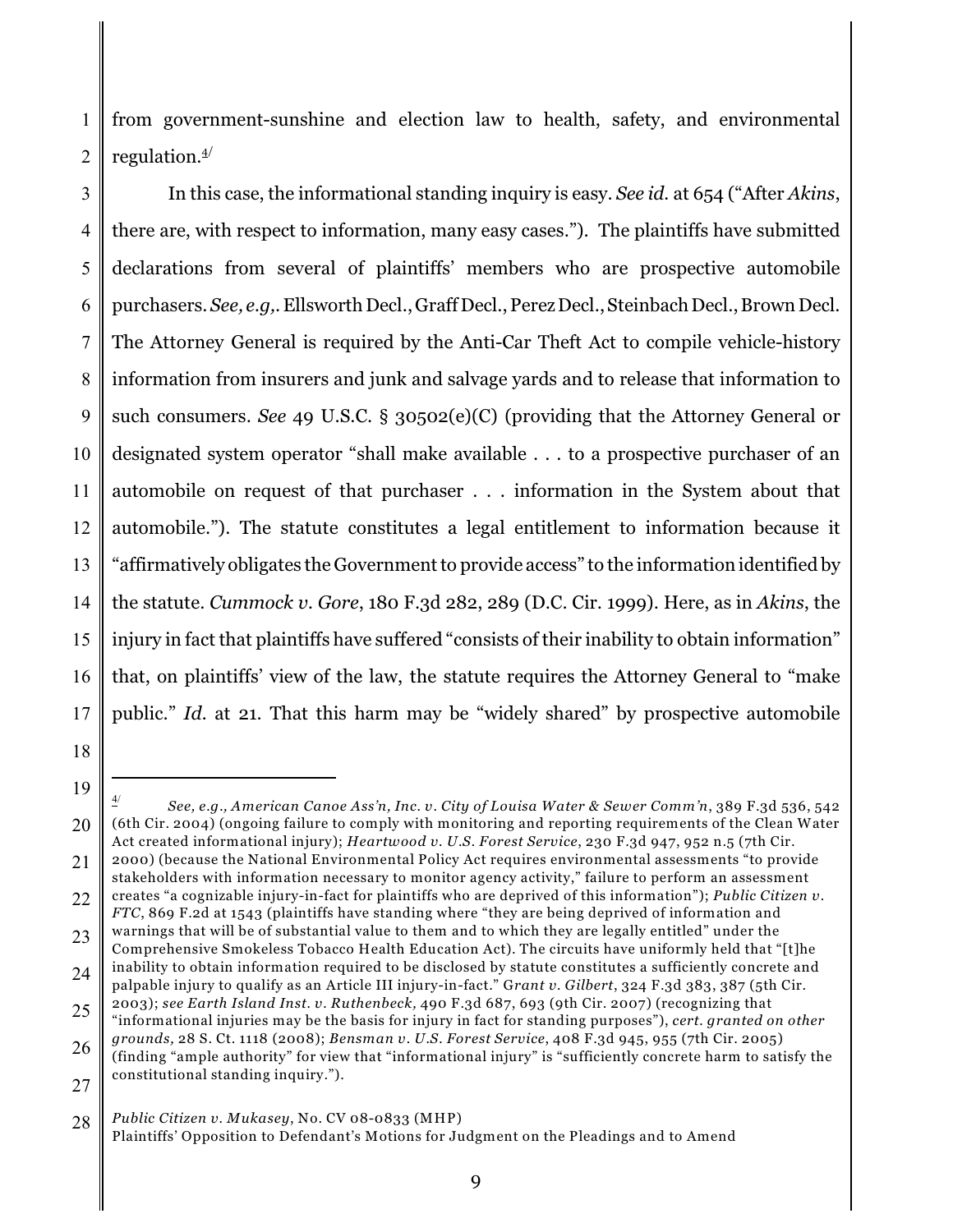1 2 3 purchasers does not defeat standing. *Id.* at 23-24; *see also Public Citizen v. DOJ*, 491 U.S. at 449-450 ("fact that other citizens or groups of citizens might make the same complaint" does not diminish the injury).

4 5 6 7 8 9 10 11 12 The plaintiffs' informational injuries also easily satisfy the elements of traceability and redressibility. *See Akins*, 524 U.S. at 25 (plaintiffs "readily satisf[y] the standing requirements" where they suffer an injury because they are deprived of information to which they are entitled, that injury is "directly caused" by the government's failure to implement NMVTIS, and the injury is "redressable by the relief [sought]—namely, access to" the information); *American Canoe*, 389 F.3d at 543 ("because the injury itself is lack of information, it necessarily follows that the defendants' actions in failing to follow its monitoring and reporting obligations, which deprived Kash of information, 'caused' or is 'fairly traceable' to the alleged injury."); *Brennan*, 2007 WL 2408901, at \*11-12.

13

## **B. Plaintiffs' Members Suffer An Increased Risk of Harm.**

14 15 16 17 18 19 20 In addition to their informational injury, the plaintiffs' members also have standing in this case for another, independent reason: The government's failure to implement NMVTIS exposes them to an increased risk of harm of physical and economic injury associated with unsafe and unreliable automobiles. *See Ocean Advocates v. U.S. Army Corps of Engineers*, 402 F.3d 846, 859-60 (9th Cir. 2005) ("[A]n increased risk of harm can itself be injury in fact sufficient for standing.").<sup> $5/$ </sup> That risk encompasses both the dangers caused by future car purchases and the risks associated with deferring future

28 *Public Citizen v. Mukasey*, No. CV 08-0833 (MHP)

<sup>21</sup> 22

<sup>23</sup> 24 *See Ecological Rights Found. v. Pacific Lumber Co*., 230 F.3d 1141, 1151 (9th Cir. 2000) ("It is not 5/ necessary for a plaintiff challenging violations of rules designed to reduce the *risk* of pollution to show the presence of *actual* pollution in order to obtain standing.") (citing *Friends of the Earth v. Laidlaw Envtl. Servs*., 528 U.S. 167, 180 (2000); *Friends of the Earth, Inc. v. Gaston Copper Recycling Corp*., 204 F.3d 149, 155-61 (4th Cir. 2000) (en banc)); *Cent. Delta Water Agency v. United States*, 306 F.3d 938, 943-45,

<sup>25</sup> 947-51 (9th Cir. 2002) ("[T]he possibility of future injury may be sufficient to confer standing on plaintiffs;

<sup>26</sup> 27 threatened injury constitutes 'injury in fact.'"); *Hall v. Norton*, 266 F.3d 969, 973-74, 976-77 (9th Cir. 2001) ("[E]vidence of a credible threat to the plaintiff's physical well-being from airborne pollutants falls well within the range of injuries to cognizable interests that may confer standing.").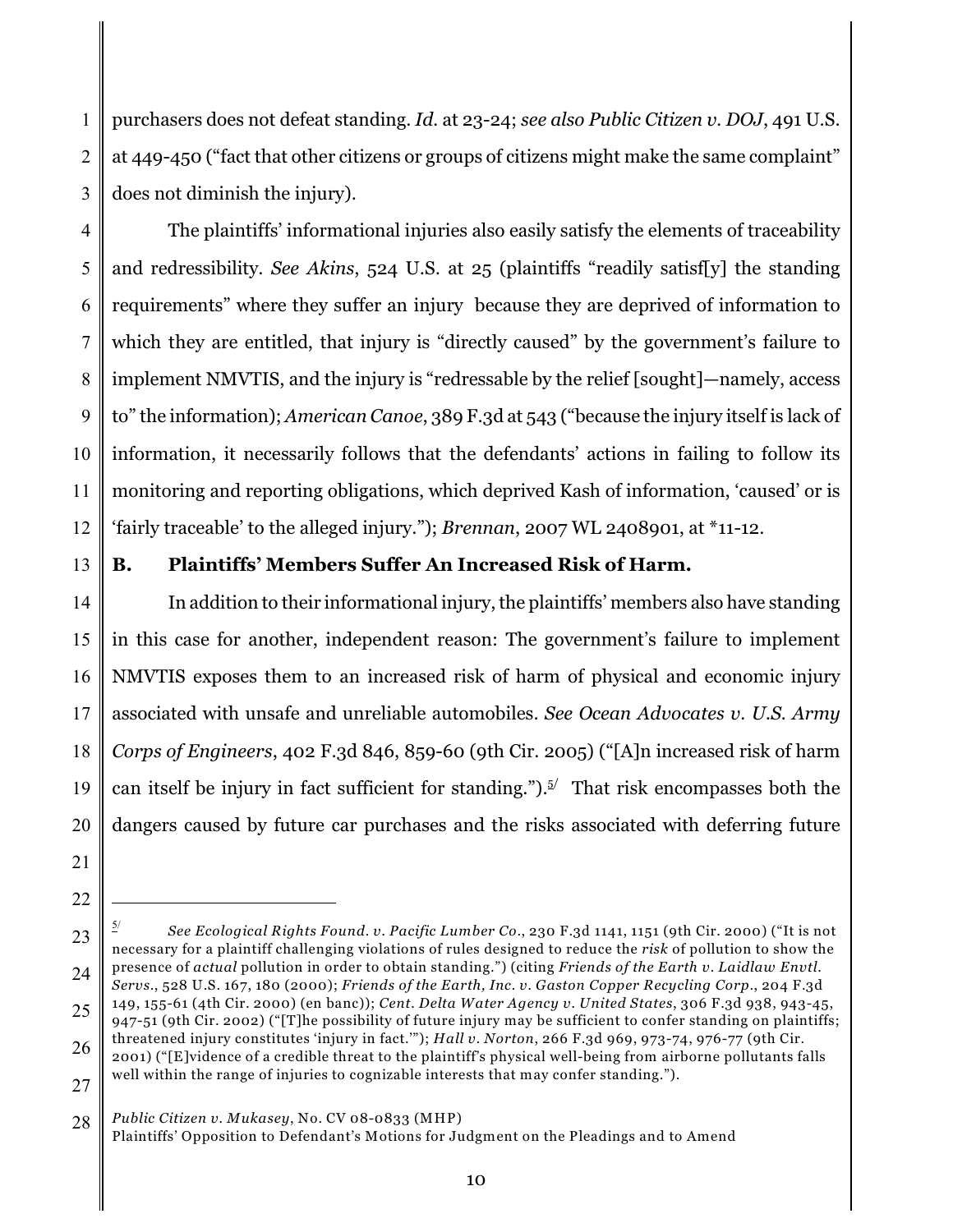1 2 3 4 5 6 7 8 purchases.*6/* "In this case, the concreteness of the asserted injury is evident: Injuries from car accidents—including death, physical injuries, and property damage—are plainly concrete harms under the Supreme Court's precedents." *Public Citizen, Inc. v. National Highway Traffic Safety Admin*., 489 F.3d 1279, 1292 (D.C. Cir. 2007). "Injuries from car accidents are particularized—each person who is in an accident is harmed personally and distinctly. The Supreme Court has made clear, moreover, that the fact that a number of people could be similarly injured does not render the claim an impermissible generalized grievance.'" *Id.* 

9 10 11 12 13 14 15 16 17 18 19 20 21 This leaves only the question of the likelihood of the increased harm, an issue on which the administrative record provides ample evidence because Congress and the Justice Department have both spoken directly on it. When it enacted legislation requiring the government to expedite its implementation of NMVTIS, Congress made a judgment that timely implementation"would prevent thieves from obtaining legitimate vehicle ownership documentation and deter other serious consumer fraud related to transfer of motor vehicle ownership" and concluded that the costs of such fraud for consumers "remain unacceptably high, due in part to the failure to implement [NMVTIS]." H.R. REP. No. 104-618, at 2-3 (1996). Congress's judgment on that question of predictive fact is entitled to deference. *See Public Citizen v. FTC*, 869 F.2d at 1550 n.16 ("In analyzing questions of standing, we have frequently noted the propriety of judicial deference to congressional judgments of likely cause-and-effect relationships."); *cf. Ctr. for Auto Safety v. National Highway Traffic Safety Administration*, 793 F.2d 1322, 1334-35 (D.C. Cir. 1986) ("If setting a higher

<sup>22</sup>

<sup>23</sup> 24 25 *Compare* Ellsworth Decl. ¶ 4-8 (describing their teenage son's death in a car crash due to 6/ undisclosed vehicle history and stating: "We have another son. Before we purchase a vehicle for him, we want to know its complete history and particularly whether it was ever totaled in a crash, flood, or other incident."), *and* Graff Decl. ¶ 4 (expressing concern "that the government's failure to establish the database makes it more likely that I will be exposed to title-washing and similar types of auto fraud and that the car I purchase might actually end up being worth less than it seems"); *with* Taterka Decl. ¶ 10

<sup>26</sup> (expressing "reluctan[ce] to make a purchase" given lack of reliable vehicle-history information; "Consequently I continue to drive vehicles which may be nearing the end of their useful lives."); *see also* Brauch Decl.  $\sqrt{6}$ -7.

<sup>27</sup>

<sup>28</sup> *Public Citizen v. Mukasey*, No. CV 08-0833 (MHP) Plaintiffs' Opposition to Defendant's Motions for Judgment on the Pleadings and to Amend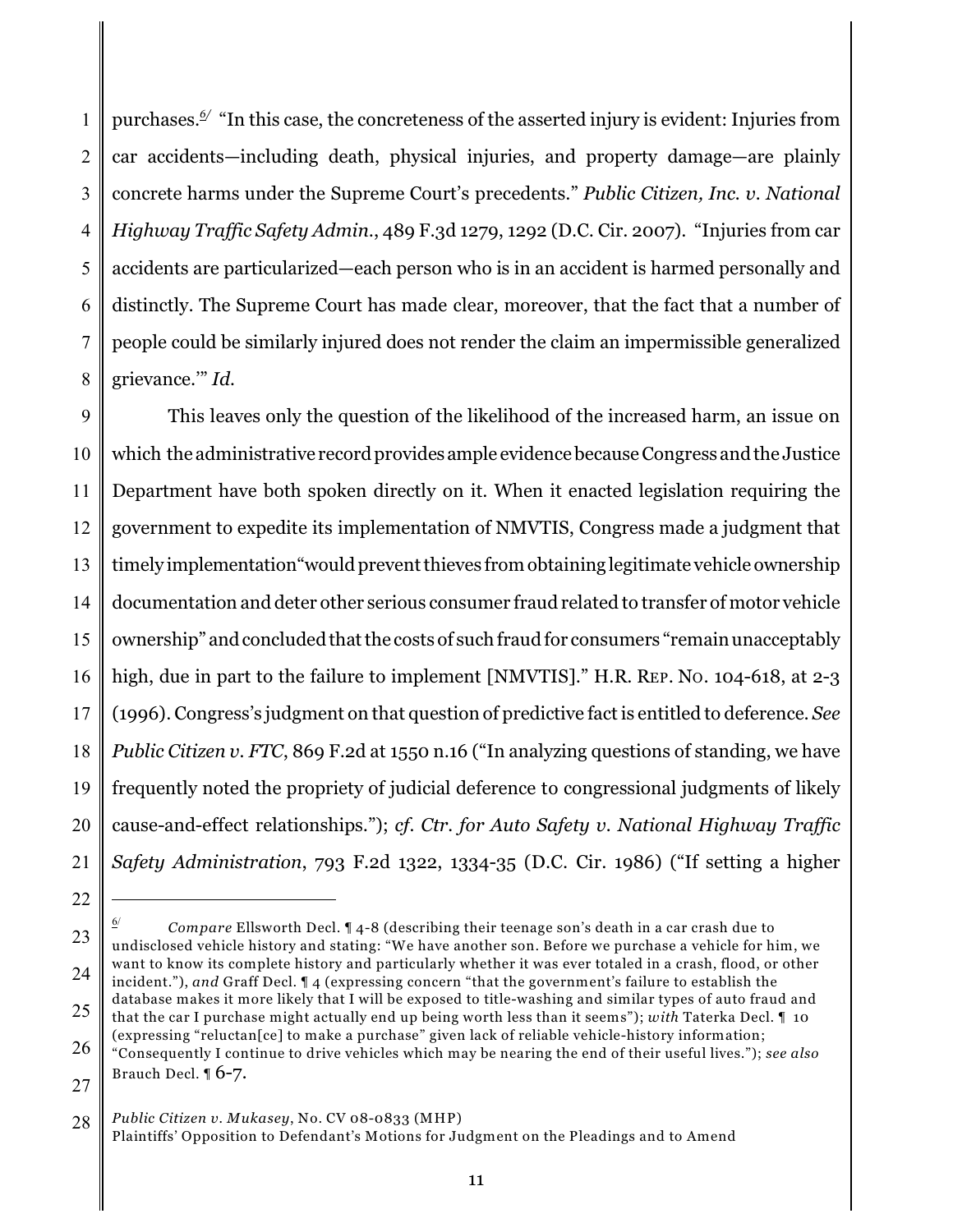1 2 3 4 5 6 7 8 9 10 11 12 13 14 standard cannot result in vehicles with increased fuel efficiency, then the entire regulatory scheme is pointless."). The Justice Department's own cost-benefit analysis of NMVTIS, which examined in detail the likely benefits in terms of reduced consumer fraud, confirms Congress's empirical assessment of the increased risks to consumers caused by the government's failure to implement NMVTIS, risks that would relieved if NMVTIS were implemented. *See* Logistics Management Institute, NATIONAL MOTOR VEHICLE TITLE INFORMATION SYSTEM COST-BENEFIT ANALYSIS (2001) at AR 621-627 (quantifying benefits to consumers in the form of "safer vehicles" and "greater value for their money if they are paying fair market value for a clean vehicle."). This evidence is sufficient to show that the plaintiffs' members have injuries in fact that are fairly traceable to the government's inaction and that may be redressed by a favorable judgment. *See Ctr. for Auto Safety*, 793 F.3d at 1334 (consumers had standing to challenge regulations reducing fuel economy standards "because the vehicles available for purchase will likely be less fuel efficient than if the fuel economy standards were more demanding").<sup> $\mathbb{Z}^{\prime}$ </sup>

15

\* \* \*

16 17 18 19 20 Because the plaintiffs' members have standing to sue in their own right, because the plaintiffs' aim of furthering consumer protection and safety with respect to automobiles is clearly related to the subject of the litigation (*see* Claybrook Decl., Shahan Decl., Ridout Decl.), and because plaintiffs seek only injunctive relief that does not require the

<sup>22</sup> 23 24 Although courts have adopted divergent standards for the requisite risk of harm based on the nature and severity of the injury, the showing here would be sufficient under any standard. *Compare Hall v. Norton*, 266 F.3d 969, 976 (9th Cir. 2001) ("evidence of a credible threat to the plaintiff's physical wellbeing" is sufficient); *Village of Elk Grove v. Evans*, 997 F.2d 328, 329 (7th Cir. 1993) ("The injury is of course probabilistic, but even a small probability of injury is sufficient to create a case or controversy—to take a suit out of the category of the hypothetical—provided of course that the relief sought would, if

<sup>25</sup> 26 27 granted, reduce the probability."); *Massachusetts v. EPA*, 127 S. Ct. at 1458 n.23; *and Covington v. Jefferson County*, 358 F.3d 626, 652-53 (9th Cir. 2004) (Gould, concurring) *with Mountain States Legal Found. v. Glickman*, 92 F.3d 1228, 1234 (D.C. Cir. 1996) (requiring proof of "substantial" increased risk, based on record evidence or experts); *and Public Citizen v. NHTSA,* 489 F.3d at 1292 (same).

<sup>28</sup> *Public Citizen v. Mukasey*, No. CV 08-0833 (MHP)

Plaintiffs' Opposition to Defendant's Motions for Judgment on the Pleadings and to Amend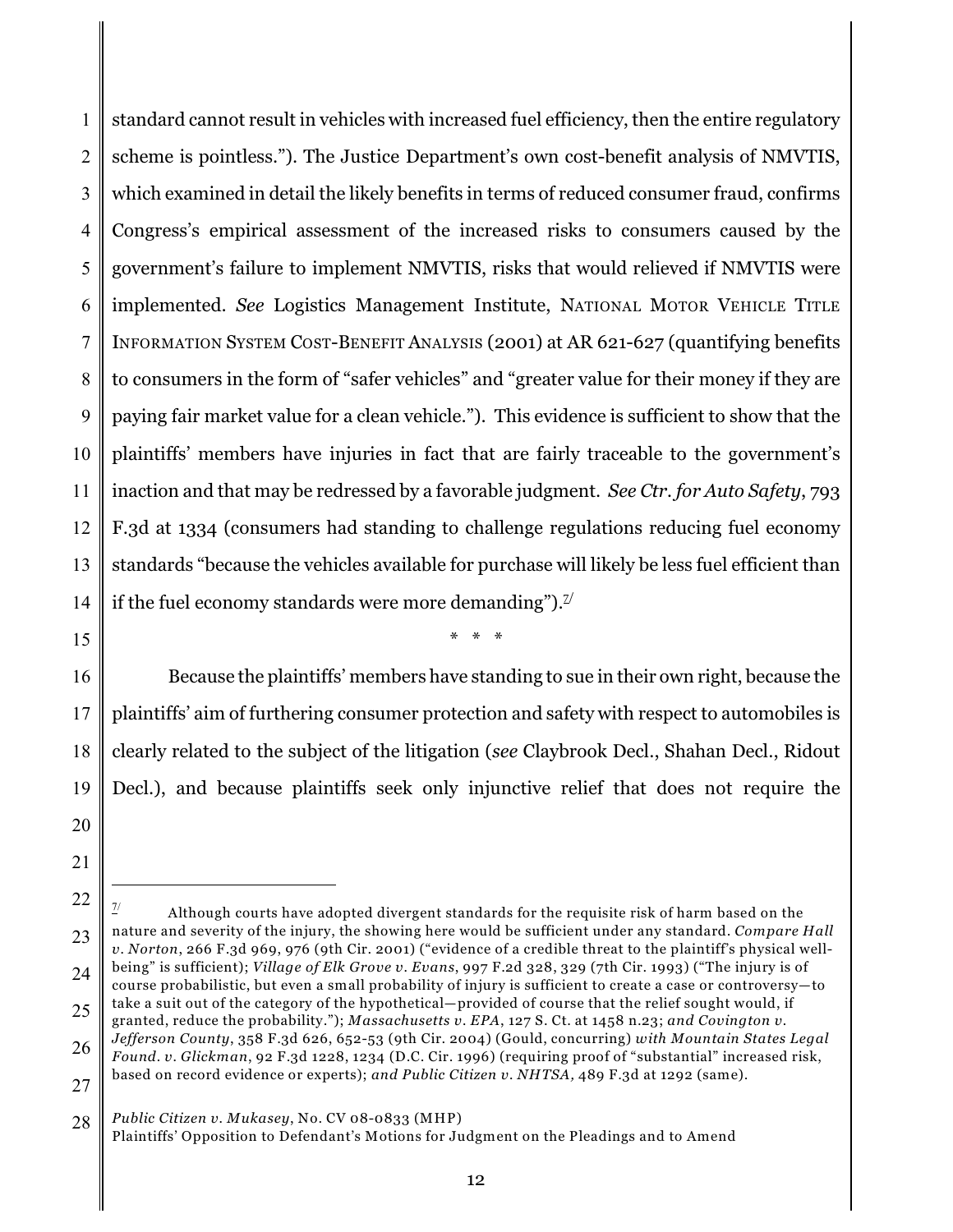1 2 participation of individual members, all three prongs of the *Hunt* test for associational standing are satisfied. $8/$ 

# **II. The Government's Statute-of-Limitations Defense is Meritless.**

Both in its motion for judgment on the pleadings and in its motion for leave to amend, the government raises yet another procedural obstacle: the statute of limitations. Although, for reasons that may be obvious, there is no limitations period specifically applicable to unreasonable-delay claims under the APA, the government asks this Court to mechanically apply the general six-year limitations period for actions against the federal government, 28 U.S.C. § 2401(a), and conclude that this action is time-barred. The government, in other words, asks the Court to rule in its favor not because it has delayed too little, but *because it has delayed too long*. Under the government's theory, an agency may inform the public that it plans to comply with its statutory obligations (whether in good faith or not) and then, as soon as six years have gone by, evade those ongoing legal

3

4

5

6

7

8

9

10

11

12

13

14

<sup>16</sup> The second prong of the *Hunt* test is "undemanding," requiring no more than "mere pertinence 8/ between litigation subject and organizational purpose." *Presidio Golf Club v. Nat'l Park Serv.*, 155 F.3d 1153, 1159 (9th Cir. 1998) (citing *Humane Soc'y v. Hodel*, 840 F.2d 45, 58 (D.C. Cir. 1988)); *see Am. Ins.*

<sup>17</sup> 18 *Ass'n v. Selby*, 624 F. Supp. 267, 271 (D.D.C. 1985) ("[A]n association's litigation interests must be truly unrelated to its organizational interests before a court will declare that those interests are not germane."). The government (at 11 n.6) does not challenge the germaneness of Public Citizen's and CARS'

<sup>19</sup> organizational purposes and because a single plaintiff's standing is sufficient, there is no need to go no further. But the government bizarrely singles out Consumer Action, claiming (at 11:14-12:2) that its "interest in protecting its members from auto fraud" is "incidental." That argument is not only extraneous,

<sup>20</sup> but wrong. See Ridout Decl. ¶ 3 ("Since Consumer Action's inception in 1971, helping individuals navigate the used-car buying process has been integral to our mission.").

<sup>21</sup> 22 As for the third prong, the introduction to the government's brief (at 2:7-9) suggests it will be contested, but the suggestion is never followed up. In any event, the individual-participation prong is "merely prudential," and is "designed to promote efficiency," mainly by weeding out suits that require

<sup>23</sup> individual proof of damages. *Cent. Delta Water Agency v. United States,* 306 F.3d 938, 951 n.9 (9th Cir. 2002). "[I]ndividual participation is not normally necessary when an association seeks prospective or injunctive relief for its members," *United Food and Commercial Workers v. Brown Group*, 517 U.S. 544,

<sup>24</sup> 535-37, 546 (1996), and "the declaratory and injunctive relief requested" in this case "is clearly not of a type that requires the participation of any individual member." *Humane Soc'y*, 840 F.2d at 53.

<sup>25</sup> 26 27 Finally, the government also challenges the plaintiffs' organizational standing—the groups' ability to sue on behalf of themselves—but the Court need not reach that issue. *See Envt'l Protection Info. Ctr. v. Pacific Lumber Co*., 469 F. Supp. 2d 803, 814 (N.D. Cal. 2007) (Patel, J.) ("Because EPIC need only demonstrate that it has standing on behalf of its members and has done so adequately, the court will not address PALCO's organizational standing arguments.").

<sup>28</sup> *Public Citizen v. Mukasey*, No. CV 08-0833 (MHP)

Plaintiffs' Opposition to Defendant's Motions for Judgment on the Pleadings and to Amend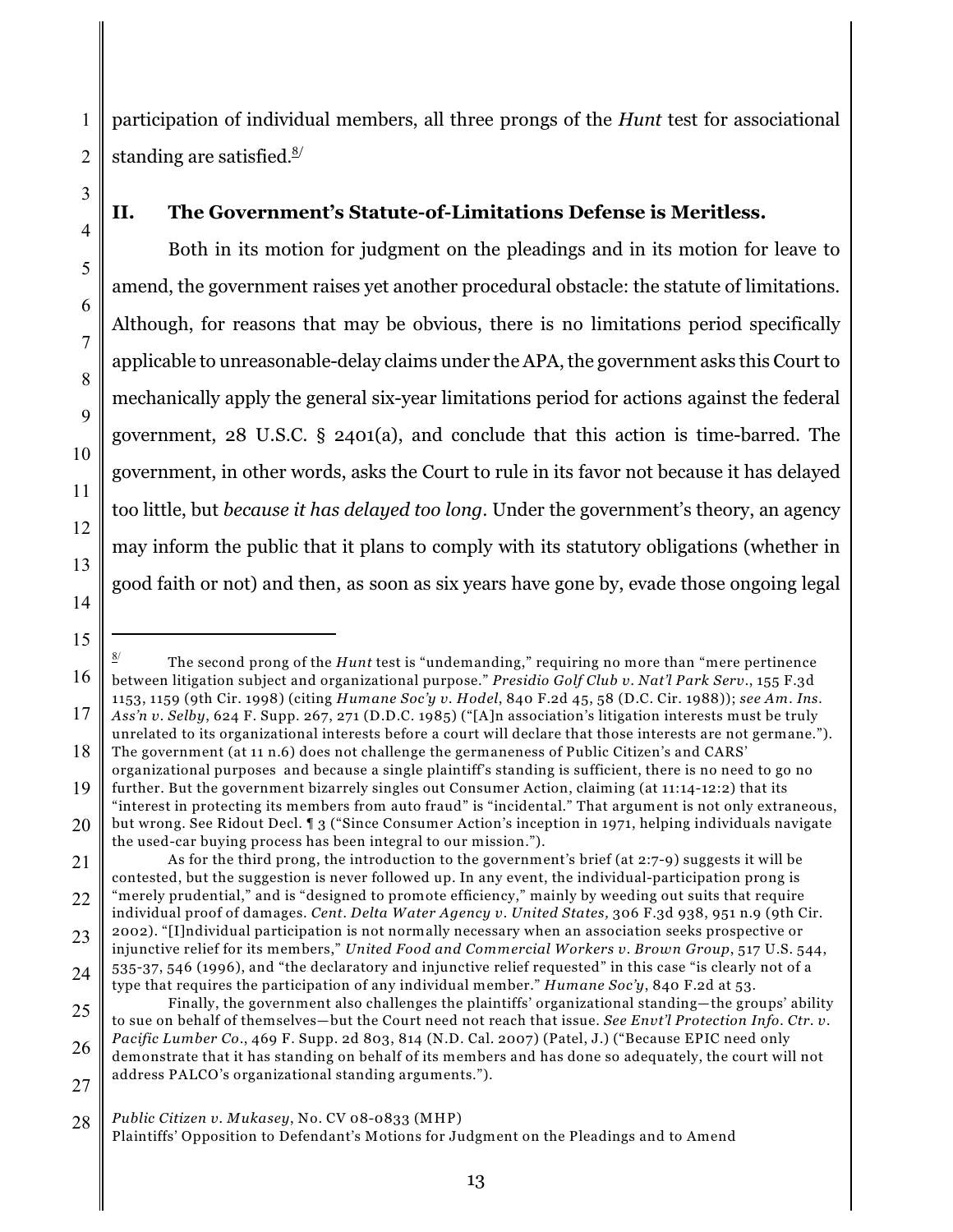1 2 3 obligations and remain free of judicial oversight. Even leaving aside thorny problems that would arise concerning when exactly a claim begins to accrue, that is a startling result–one that directly contradicts the intent of section 706(1) of the APA.

4 5 6 7 8 9 10 11 12 13 14 15 16 17 18 The government's defense—which it did not raise in its answer to the complaint or at the case management conference, *see* Answer at 1 (Doc. # 6); Joint Case Management Statement at 6 (Doc. # 13)—fails as a matter of law, and so the government's request for leave to amend should be denied on the basis of futility. *See Bonin v. Calderon*, 59 F.3d 815, 845 (9th Cir. 1995) ("Futility of amendment can, by itself, justify the denial of a motion for leave to amend."); *California ex rel. Cal. Dept. of Toxic Substances Control v. Neville Chem. Co*., 358 F.3d 661, 673 (9th Cir. 2004); ("Futility includes the inevitability of a claim's defeat on summary judgment."). The government acknowledges that "courts have criticized the assertion of a limitations defense in a delay case" as "grossly inappropriate," in part because such a defense would allow a federal agency to "immunize its allegedly unreasonable delay from judicial review." Govt. Mtn. at 21-22. That is an understatement. In fact, the federal courts have overwhelmingly rejected the suggestion that federal agencies may shield themselves from judicial review of failures to meet ongoing statutory obligations by asserting statute-of-limitations defenses to claims of agency action unreasonably delayed or unlawfully withheld under APA.9/

19

27

(continued...)

<sup>20</sup> 21 22 23 **Courts of Appeals:** *Felter v. Kempthorne*, 473 F.3d 1255, 1259 (D.C. Cir. 2007) ("This court has 9/ repeatedly refused to hold that actions seeking relief under 5 U.S.C. § 706(1) to 'compel agency action unlawfully withheld or unreasonably delayed' are time-barred if initiated more than six years after an agency fails to meet a statutory deadline."); *Nat'l Parks Conservation Ass'n v. Tennessee Valley Auth*., 480 F.3d 410, 416-17 (6th Cir. 2007) ("[W]e conclude this case presents a series of discrete violations rather than a single violation that may or may not be 'continuing' in nature. Courts have long distinguished continuing violations, which toll the applicable statutes of limitations, from repetitive discrete violations, which constitute independently actionable individual causes of action."); *Wilderness*

<sup>24</sup> *Soc'y v. Norton*, 434 F.3d 584, 588 (D.C. Cir. 2006) ("The Society's complaint alleges continuing violations by the Government. It does not complain about what the agency has done but rather about what the agency has yet to do."); *In re United Mine Workers of America Intern. Union*, 190 F.3d 545, 549 (D.C.

<sup>25</sup> 26 Cir. 1999) ("Because the UMWA does not complain about what the agency has done but rather about what the agency has yet to do, we reject the suggestion that its petition is untimely and move to a consideration of the merits."); *In re Bluewater Network*, 234 F.3d 1305, 1314 (D.C. Cir. 2000) ("faced with a clear

<sup>28</sup> *Public Citizen v. Mukasey*, No. CV 08-0833 (MHP) Plaintiffs' Opposition to Defendant's Motions for Judgment on the Pleadings and to Amend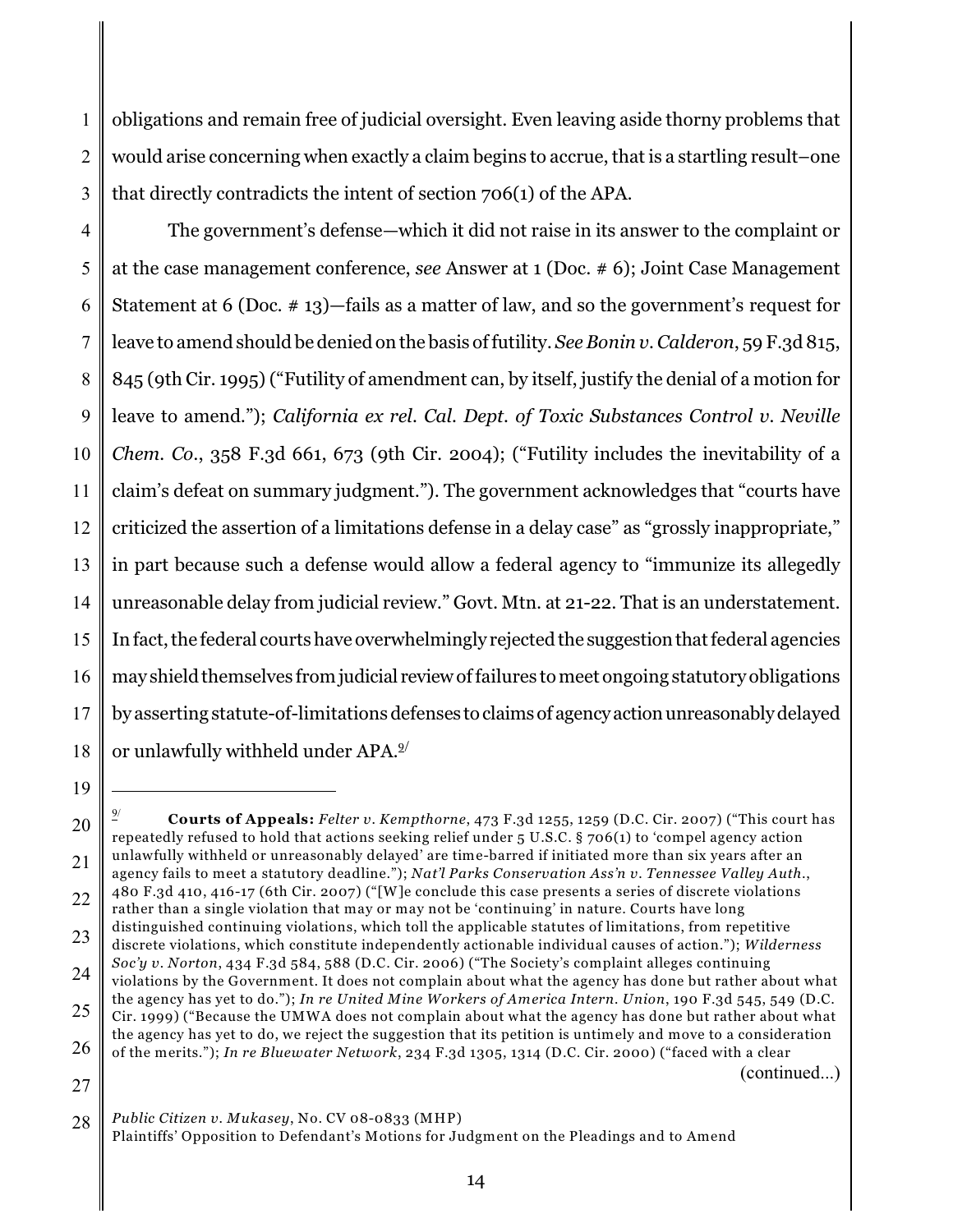1 2 3 4 5 6 7 8 9 10 11 12 13 14 These courts have reached that conclusion for three independent, complementary reasons. First, they have held that given the nature of the government's ongoing violation of the law, the statute of limitations is not triggered in the first place. *See, e.g., Nat'l Parks Conservation Ass'n v. Tennessee Valley Auth*., 480 F.3d at 416-17; *S. Appalachian Biodiversity Project v*, 181 F. Supp. 2d at 887 ("In short, the statute of limitations has never commenced to run."). Second, they have held that even if the statute has begun to run, the continuing-violations doctrine precludes its application. *See, e.g., Am. Canoe Ass'n*, 30 F. Supp. 2d at 925 ("EPA's delay is better understood as a continuing violation, which plaintiffs may challenge at any time provided the delay continues."); *Schoeffler*, 493 F. Supp. 2d at 817-21. And, third, based on the policies behind statutes of limitations generally, the APA, and the specific statutes at issue, the courts have declined to read a general statute of limitations in a manner that would eviscerate a specific ongoing statutory obligation and thus immunize illegal conduct. *See, e.g., NRDC v. Fox*, 909 F. Supp. at 159-60.

15 16 17 18 Without analyzing these cases, the government asks this Court to reject the consensus approach, pointing to "a district court in this Circuit [that] has refused to be swayed by such logic." Govt. Mtn. at 21-22 (citing *Inst. For Wildlife Prot. v. U.S. Fish and Wildlife Serv.*, 4118136, at \*8 (D. Or. July 25, 2007). But the government fails to disclose

19

<sup>20</sup>  $(...continued)$ 

<sup>21</sup> statutory mandate, a deadline nine-years ignored, and an agency that has admitted its continuing recalcitrance," challenge was timely).

<sup>22</sup> **District Courts:** *Schoeffler v. Kempthorne*, 493 F.Supp.2d 805, 814-22 (W.D. La. 2007) ("The Secretary's obligation to follow the law . . . did not cease simply because the proscribed deadline for compliance passed."); *Save the Valley, Inc. v. EPA*, 223 F. Supp. 2d 997, 1001 n.1 (S.D. Ind. 2002) ("[A]

<sup>23</sup> failure to act cannot logically ever trigger a statute of limitations."); *S. Appalachian Biodiversity Project v. U.S. Fish and Wildlife Serv.*, 181 F.Supp.2d 883, 887 (E.D. Tenn. 2001) ("The statute of limitations

<sup>24</sup> commences to run anew each and every day that the Service does not fulfill the affirmative duty required of it."); *Am. Canoe Ass'n v. EPA*, 30 F. Supp. 2d 908, 925 (E.D. Va. 1998) ("Plaintiffs' § 706(1) claim of unreasonable or unlawful delay is not time-barred, however, since application of a statute of limitations to

<sup>25</sup> a claim of unreasonable delay is grossly inappropriate, in that it would mean that EPA could immunize its allegedly unreasonable delay from judicial review simply by extending that delay for six years."); *NRDC v.*

<sup>26</sup> 27 *Fox*, 909 F. Supp. 153, 159-60 (S.D.N.Y. 1995) ("The practical effect of imposing a statute of limitations in a suit such as this is to repeal the mandatory duties established by Congress.")

<sup>28</sup> *Public Citizen v. Mukasey*, No. CV 08-0833 (MHP)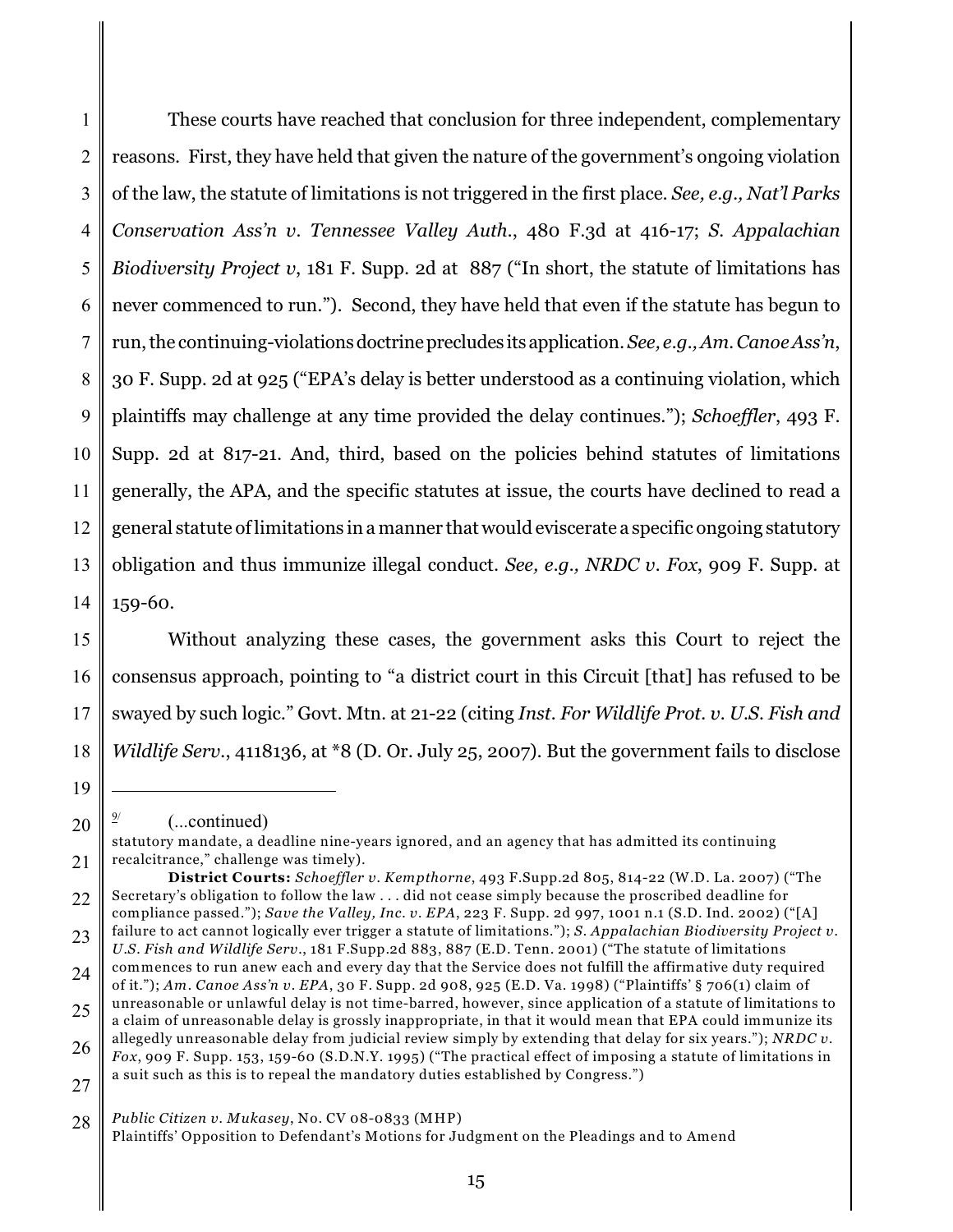1 2 3 4 5 6 7 that the decision it cites is a magistrate's report that was subsequently *overruled* by the district court. *See Institute for Wildlife Protection v. U.S. Fish and Wildlife Service*, 2007 WL 4117978 (D. Or. Nov. 16, 2007) (Brown, J.). Both the district judge, in a particularly thorough opinion, and the magistrate judge recognized that "the weight of authority supports Plaintiff's contention that either the statute of limitations is not applicable to cases of agency inaction or that each day's inaction by [the agency] is a separate violation that triggers the statute of limitations anew. *Id.* at \*4 (citing cases).

8 9 10 11 12 13 14 15 16 17 18 19 20 21 22 23 24 25 26 The government contends that § 2401(a) is "jurisdictional" and therefore precludes application of the continuing-violations doctrine, but that argument does not address the question of whether the limitations period begins to run at all and, in any event, is foreclosed by binding Ninth Circuit precedent. *See Cedars-Sinai Med. Ctr. v. Shalala*, 125 F.3d 765 (9th Cir. 1997) ("[W]e hold that § 2401(a)'s six-year statute of limitations is not jurisdictional, but is subject to waiver.") (citing *Irwin v. Dept. of Veterans Affairs*, 498 U.S. 89, 95 (1990)); *see Dugong v. Rumsfeld*, 2005 WL 522106, at \*5 (N.D. Cal. 2006) (Patel, J.). Recognizing this problem, the government claims that a new decision, *John R. Sand & Gravel Co. v. United States*, 128 S. Ct. 750 (2008), "casts doubt on the continued viability" of *Cedars-Sinai*. Govt.Mtn. at 19.But mere "doubt" is not enough; district courts may only depart from Ninth Circuit precedent when intervening authority is "clearly irreconcilable," *Miller v. Gammie*, 335 F.3d 889, 900 (9th Cir. 2003) (en banc), a standard the government does not even attempt to satisfy. In any event, the two decisions are fully compatible: the Supreme Court in *Sand* actually *reaffirmed* the "general rule," announced in *Irwin* and followed in *Cedar-Sinai*, that limitations periods applicable to the government are presumptively subject to equitable tolling. *Sand*, 128 S. Ct. at 755. The Court held only that this presumption gives way in the face of "a definitive earlier interpretation of the statute"—in that case, the special statute governing the Court of Federal Claims, which had been strictly interpreted by the Supreme Court since 1883. *Id.* (explaining that the statute

<sup>28</sup> *Public Citizen v. Mukasey*, No. CV 08-0833 (MHP)

Plaintiffs' Opposition to Defendant's Motions for Judgment on the Pleadings and to Amend